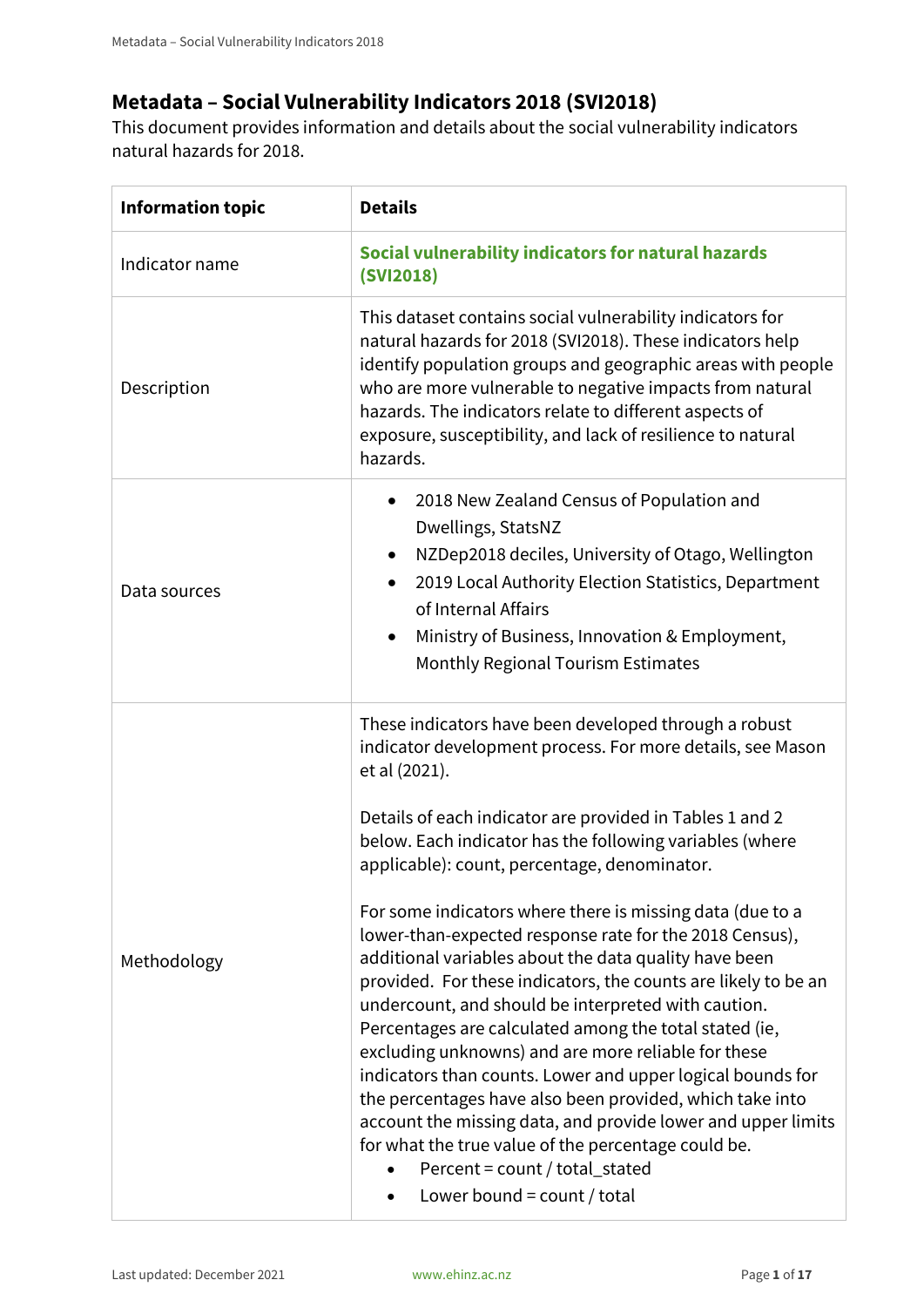|                             | Upper bound = $\left(\text{count} + \text{unknown}\right) / \text{total}$<br>$\bullet$<br>Total = total_stated + unknown                                                                                                                                                                                                                                                                                                                                                                                                                                                                                                                                                                                                                                                                                                                      |
|-----------------------------|-----------------------------------------------------------------------------------------------------------------------------------------------------------------------------------------------------------------------------------------------------------------------------------------------------------------------------------------------------------------------------------------------------------------------------------------------------------------------------------------------------------------------------------------------------------------------------------------------------------------------------------------------------------------------------------------------------------------------------------------------------------------------------------------------------------------------------------------------|
| Time period and time scale  | 2018 (or later)                                                                                                                                                                                                                                                                                                                                                                                                                                                                                                                                                                                                                                                                                                                                                                                                                               |
| Population coverage         | National                                                                                                                                                                                                                                                                                                                                                                                                                                                                                                                                                                                                                                                                                                                                                                                                                                      |
| <b>Spatial Coverage</b>     | Indicators are provided by SA2, territorial authority (TA),<br>district health board (DHB), and Auckland local board area.<br>Some indicators are only available at certain geographic<br>levels.                                                                                                                                                                                                                                                                                                                                                                                                                                                                                                                                                                                                                                             |
| Limitations of indicators   | These indicators are an indicator at one point in time, and<br>may not necessarily reflect current reality. Additional local<br>information would be useful for end-users to include in any<br>vulnerability assessment, to further understand vulnerable<br>populations in their local area.                                                                                                                                                                                                                                                                                                                                                                                                                                                                                                                                                 |
| Limitations of data sources | The 2018 Census of Populations and Dwellings had a lower-<br>than-expected response rate, resulting in StatsNZ<br>introducing new methods to produce the dataset, including<br>using data from alternative sources. Stats NZ and the 2018<br>Census External Data Quality Panel (EDQP) have produced a<br>rating system to help users understand the quality-related<br>issues and impacts of the 2018 Census dataset. EHINZ have<br>decided to include the indicators in this dataset based on<br>ratings of moderate data quality or better, according to the<br>EDQP and StatsNZ. For indicators with missing data,<br>additional information about data quality have been<br>included. Further information about the Stats NZ and EDQP<br>documentation can be at: https://www.stats.govt.nz/2018-<br>census/data-quality-for-2018-census |
| For more information        | For more information, see the EHINZ website:<br>https://www.ehinz.ac.nz/indicators/population-<br>vulnerability/social-vulnerability-to-natural-hazards/<br>For information about the EHINZ research project that<br>developed social vulnerability indicators for flooding, which<br>informed these current 2018 social vulnerability indicators,<br>see: https://www.ehinz.ac.nz/projects/social-vulnerability-<br>indicators/                                                                                                                                                                                                                                                                                                                                                                                                              |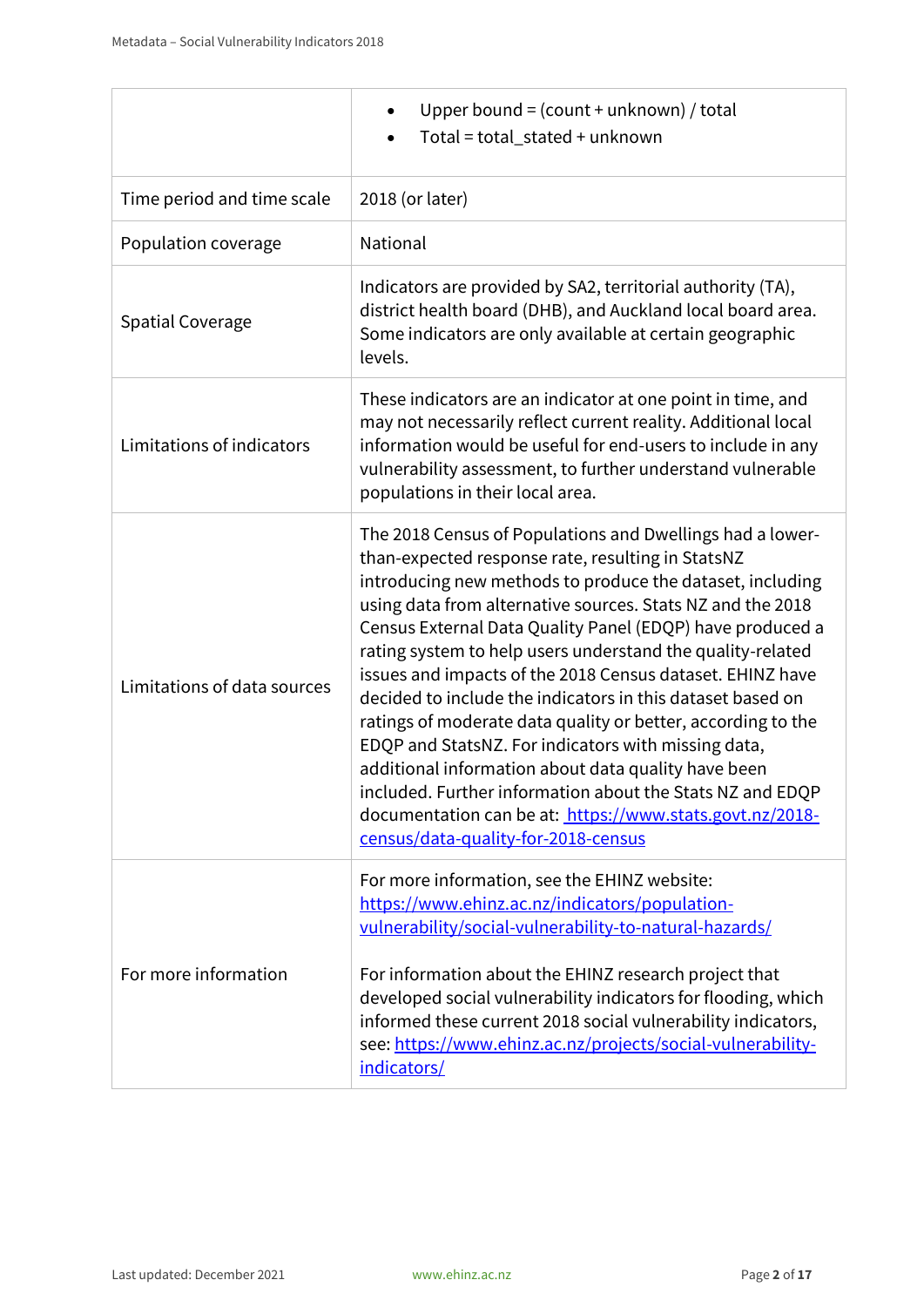Table 1 presents information about each specific social vulnerability indicator.

| ID                           | <b>Indicator name</b>                                                        | <b>Source</b>                                                                    | Geography<br>available              | <b>Description</b>                                                                                                              | <b>Numerator</b>                                                                       | <b>Denominator</b>                  | <b>Notes</b> |
|------------------------------|------------------------------------------------------------------------------|----------------------------------------------------------------------------------|-------------------------------------|---------------------------------------------------------------------------------------------------------------------------------|----------------------------------------------------------------------------------------|-------------------------------------|--------------|
| <b>Population indicators</b> |                                                                              |                                                                                  |                                     |                                                                                                                                 |                                                                                        |                                     |              |
| <b>UR</b>                    | Census usually resident<br>population                                        | 2018 Census - Individual<br>part 1 table                                         | SA1, SA2,<br>TA, ALB,<br><b>DHB</b> | Census usually resident<br>population count                                                                                     | Census usually resident<br>population                                                  | n/a                                 |              |
| households                   | Number of households                                                         | 2018 Census - Households<br>table                                                | SA1, SA2,<br>TA, ALB,<br><b>DHB</b> | Total households in occupied<br>private dwellings                                                                               | Number of households                                                                   | n/a                                 |              |
| popdensity                   | Population density<br>(people per sq km)                                     | 2018 Census - Individual<br>part 1 table, and Stats NZ<br>geographic information | SA2, TA,<br>ALB, DHB                | Number of people per square<br>kilometre                                                                                        | Census usually resident<br>population                                                  | Land area (in square<br>kilometres) |              |
| urbanrural                   | Urban-rural classification                                                   | 2018 geographic files                                                            | SA1, SA2                            | Urban rural classification (major<br>urban areas, large urban areas,<br>medium urban areas, small<br>urban areas, rural, water) |                                                                                        |                                     |              |
| rural                        | Rural population<br>(including inlets and<br>inland water)                   | 2018 geographic files and<br>Census usually resident<br>population               | TA, ALB,<br><b>DHB</b>              | Census usually resident<br>population living in rural or<br>water areas (ie outside of urban<br>areas)                          | Usually resident<br>population living in<br>rural or water areas<br>(summed over SA2s) | Usually resident population         |              |
| european                     | European ethnic group<br>(total response) (among<br>total population)        | 2018 Census - Individual<br>part 1 table                                         | SA1, SA2,<br>TA, ALB,<br><b>DHB</b> | Ethnic group (grouped total<br>responses), for the census<br>usually resident population<br>count                               | European                                                                               | Total people stated                 |              |
| maori                        | Māori ethnic group (total<br>response) (among total<br>population)           | 2018 Census - Individual<br>part 1 table                                         | SA1, SA2,<br>TA, ALB,<br>DHB        | Ethnic group (grouped total<br>responses), for the census<br>usually resident population<br>count                               | Māori                                                                                  | Total people stated                 |              |
| pacificpeoples               | Pacific peoples ethnic<br>group (total response)<br>(among total population) | 2018 Census - Individual<br>part 1 table                                         | SA1, SA2,<br>TA, ALB,<br><b>DHB</b> | Ethnic group (grouped total<br>responses), for the census<br>usually resident population<br>count                               | Pacific Peoples                                                                        | Total people stated                 |              |

## **Table 1: Information about specific social vulnerability indicators**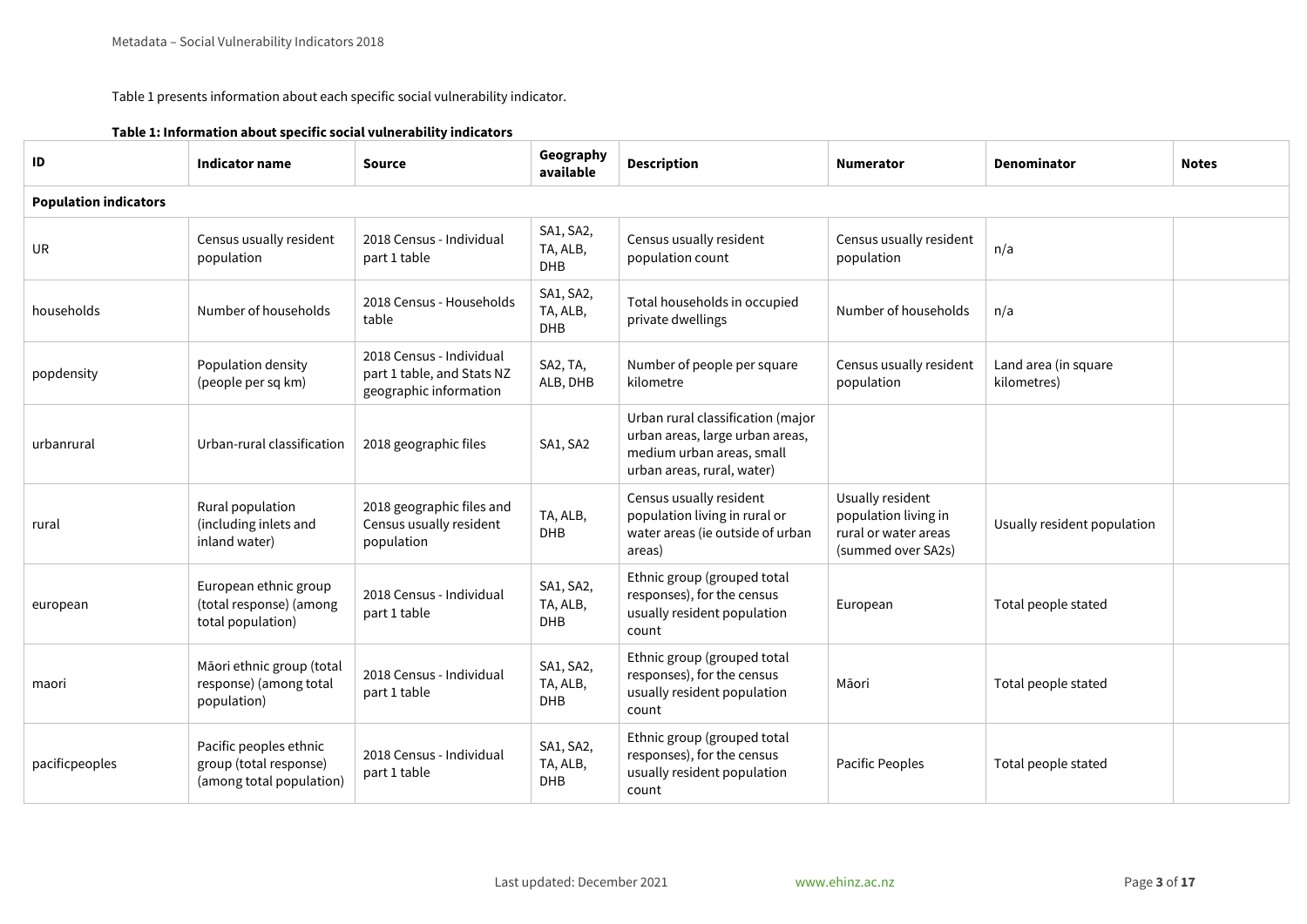| ID                            | Indicator name                                                                                                        | <b>Source</b>                            | Geography<br>available              | <b>Description</b>                                                                                | <b>Numerator</b>                                    | <b>Denominator</b>      | <b>Notes</b>                                                            |  |  |  |
|-------------------------------|-----------------------------------------------------------------------------------------------------------------------|------------------------------------------|-------------------------------------|---------------------------------------------------------------------------------------------------|-----------------------------------------------------|-------------------------|-------------------------------------------------------------------------|--|--|--|
| asian                         | Asian ethnic group (total<br>response) (among total<br>population)                                                    | 2018 Census - Individual<br>part 1 table | SA1, SA2,<br>TA, ALB,<br>DHB        | Ethnic group (grouped total<br>responses), for the census<br>usually resident population<br>count | Asian                                               | Total people stated     |                                                                         |  |  |  |
| melaa                         | Middle Eastern, Latin<br>American and African<br>(MELAA) ethnic group<br>(total response) (among<br>total population) | 2018 Census - Individual<br>part 1 table | SA1, SA2,<br>TA, ALB,<br>DHB        | Ethnic group (grouped total<br>responses), for the census<br>usually resident population<br>count | MELAA                                               | Total people stated     |                                                                         |  |  |  |
| Indicators about children     |                                                                                                                       |                                          |                                     |                                                                                                   |                                                     |                         |                                                                         |  |  |  |
| u5y                           | Children aged 0-4 years<br>(among total population)                                                                   | 2018 Census - Individual<br>part 1 table | SA1, SA2,<br>TA, ALB,<br>DHB        | Age in five-year groups, for the<br>census usually resident<br>population count                   | 0-4 years                                           | Total people            |                                                                         |  |  |  |
| u15y                          | Children aged 0-14 years<br>(among total population)                                                                  | 2018 Census - Individual<br>part 1 table | SA1, SA2,<br>TA, ALB,<br>DHB        | Age in broad groups, for the<br>census usually resident<br>population count                       | Under 15 years                                      | Total people            |                                                                         |  |  |  |
| schoolage                     | Children aged 5-14 years<br>(among total population)                                                                  | 2018 Census - Individual<br>part 1 table | SA2, TA,<br>ALB, DHB                | Age in five-year groups, for the<br>census usually resident<br>population count                   | $(5-9 \text{ years} + 10-14 \text{ years})$         | Total people            |                                                                         |  |  |  |
| HHchild0-4y                   | Households with at least<br>one child aged 0-4 years<br>(among total households<br>stated)                            | 2018 Census, requested<br>data           | SA2, TA,<br>ALB, DHB                | Households with at least one<br>child aged 0-4 years, among all<br>households stated              | Households with at<br>least one child 0-4 years     | Total households stated | Some missing<br>data;<br>information on<br>data quality is<br>provided. |  |  |  |
| HHchild0-14y                  | Households with at least<br>one child aged 0-14 years<br>(among total households<br>stated)                           | 2018 Census, requested<br>data           | SA2, TA,<br>ALB, DHB                | Households with at least one<br>child aged 0-14 years, among all<br>households stated             | Households with at<br>least one child 0-14<br>years | Total households stated | Some missing<br>data;<br>information on<br>data quality is<br>provided. |  |  |  |
| Indicators about older adults |                                                                                                                       |                                          |                                     |                                                                                                   |                                                     |                         |                                                                         |  |  |  |
| o65y                          | Older adults aged 65+<br>years (among total<br>population)                                                            | 2018 Census - Individual<br>part 1 table | SA1, SA2,<br>TA, ALB,<br><b>DHB</b> | Usually resident population, by<br>age group                                                      | 65 years and over                                   | Total people            |                                                                         |  |  |  |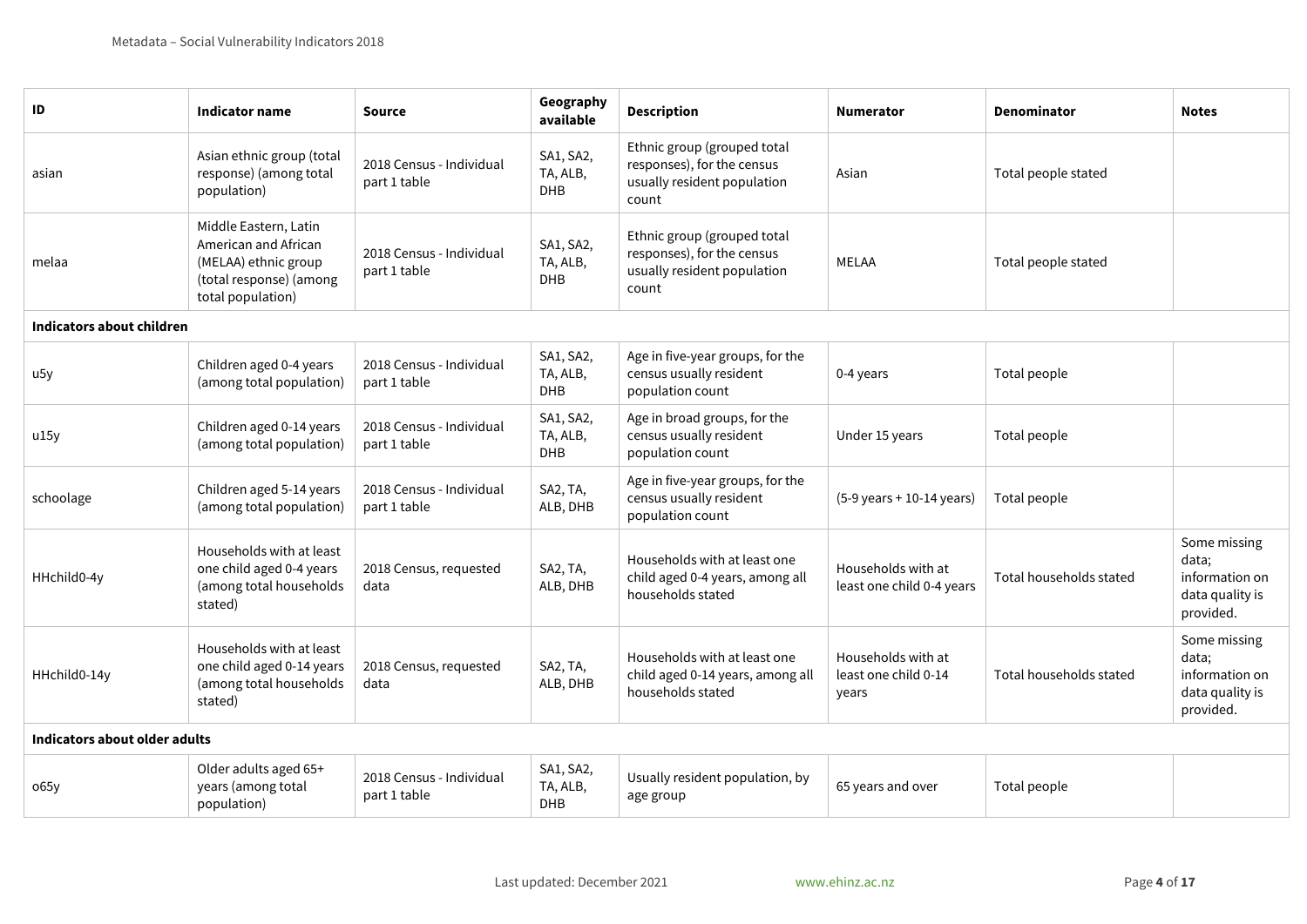| ID             | Indicator name                                                                                | <b>Source</b>                            | Geography<br>available              | <b>Description</b>                                                                  | <b>Numerator</b>                                              | <b>Denominator</b>      | <b>Notes</b>                                                                                            |
|----------------|-----------------------------------------------------------------------------------------------|------------------------------------------|-------------------------------------|-------------------------------------------------------------------------------------|---------------------------------------------------------------|-------------------------|---------------------------------------------------------------------------------------------------------|
| o75y           | Older adults aged 75+<br>years (among total<br>population)                                    | 2018 Census, requested<br>data           | SA2, TA,<br>ALB, DHB                | Usually resident population, by<br>age group                                        | 75 years and over                                             | Total people            |                                                                                                         |
| 085y           | Older adults aged 85+<br>years (among total<br>population)                                    | 2018 Census - Individual<br>part 1 table | SA1, SA2,<br>TA, ALB,<br><b>DHB</b> | Usually resident population, by<br>age group                                        | 85 years and over                                             | Total people            |                                                                                                         |
| single65overHH | Households with older<br>adult (65+ years) living<br>alone (among total<br>households stated) | 2018 Census, requested<br>data           | SA2, TA,<br>ALB, DHB                | One-person households with<br>person aged 65+ years, among<br>all households stated | Households with one<br>person aged 65+ years                  | Total households stated | Some missing<br>data;<br>information on<br>data quality is<br>provided.<br>Indicator added<br>Oct 2021. |
| o60y           | Older adults aged 60+<br>years (among total<br>population)                                    | 2018 Census, requested<br>data           | SA2, TA,<br>ALB, DHB                | Usually resident population, by<br>age group                                        | 60 years and over                                             | Total people            |                                                                                                         |
| o70y           | Older adults aged 70+<br>years (among total<br>population)                                    | 2018 Census, requested<br>data           | SA2, TA,<br>ALB, DHB                | Usually resident population, by<br>age group                                        | 70 years and over                                             | Total people            |                                                                                                         |
| Maori60y       | Māori adults aged 60+<br>years (among total<br>population)                                    | 2018 Census, requested<br>data           | SA2, TA,<br>ALB, DHB                | Usually resident population, by<br>age group                                        | Māori aged 60 years and<br>over (Total stated -<br>Non-Māori) | Total people            |                                                                                                         |
| NonMaori60y    | Non-Māori adults aged<br>60+ years (among total<br>population)                                | 2018 Census, requested<br>data           | SA2, TA,<br>ALB, DHB                | Usually resident population, by<br>age group                                        | Non-Māori aged 60<br>years and over                           | Total people            |                                                                                                         |
| Maori70y       | Māori adults aged 70+<br>years (among total<br>population)                                    | 2018 Census, requested<br>data           | SA2, TA,<br>ALB, DHB                | Usually resident population, by<br>age group                                        | Māori 70 years and over<br>(Total stated - Non-<br>Māori)     | Total people            |                                                                                                         |
| NonMaori70y    | Non-Māori adults aged<br>70+ years (among total<br>population)                                | 2018 Census, requested<br>data           | SA2, TA,<br>ALB, DHB                | Usually resident population, by<br>age group                                        | Non-Māori 70 years and<br>over                                | Total people            |                                                                                                         |
| olderadults    | Older adults aged 70+<br>years, and Māori aged<br>60+ years (among total<br>population)       | 2018 Census, requested<br>data           | SA2, TA,<br>ALB, DHB                | Usually resident population, by<br>age group                                        | Non-Māori 70+ years<br>and Māori 60+ years                    | Total people            |                                                                                                         |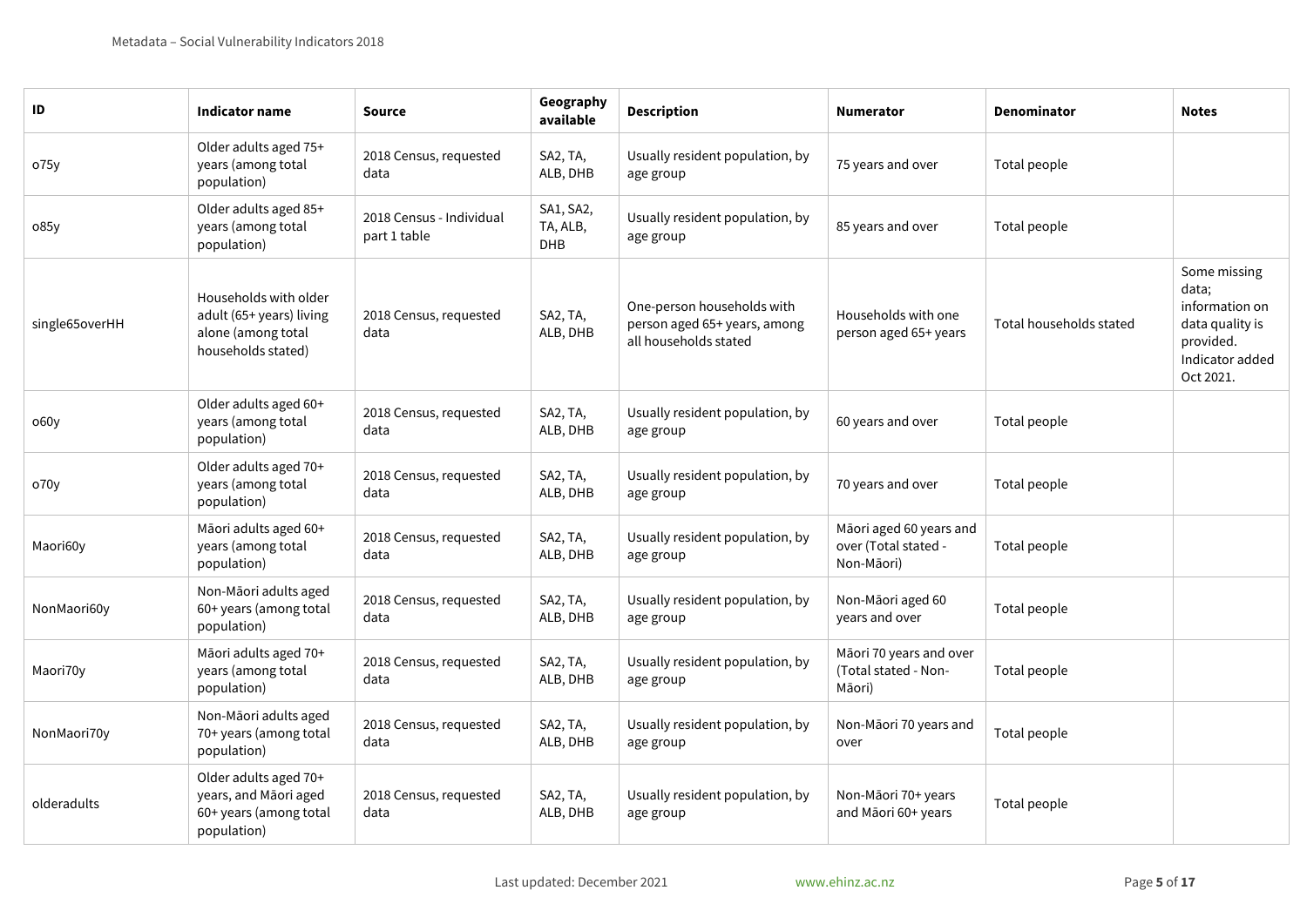| ID                      | <b>Indicator name</b>                                                                                               | <b>Source</b>                             | Geography<br>available | <b>Description</b>                                                                                                                                                                                                                                                                                                                                                                                                                                                       | <b>Numerator</b>                                                                                                            | <b>Denominator</b>                                  | <b>Notes</b>                                                                                            |
|-------------------------|---------------------------------------------------------------------------------------------------------------------|-------------------------------------------|------------------------|--------------------------------------------------------------------------------------------------------------------------------------------------------------------------------------------------------------------------------------------------------------------------------------------------------------------------------------------------------------------------------------------------------------------------------------------------------------------------|-----------------------------------------------------------------------------------------------------------------------------|-----------------------------------------------------|---------------------------------------------------------------------------------------------------------|
| Indicators about health |                                                                                                                     |                                           |                        |                                                                                                                                                                                                                                                                                                                                                                                                                                                                          |                                                                                                                             |                                                     |                                                                                                         |
| u1y                     | Pregnant women (proxy<br>indicator used, of babies<br>aged 0 years) (among<br>total population)                     | 2018 Census, requested<br>data            | SA2, TA,<br>ALB, DHB   | Age by sex, for the census<br>usually resident population<br>count (note this indicator is a<br>proxy for pregnant women)                                                                                                                                                                                                                                                                                                                                                | Babies aged less than<br>one year (0 years)                                                                                 | Total people                                        |                                                                                                         |
|                         | Indicators about having enough money to cope with crises and losses                                                 |                                           |                        |                                                                                                                                                                                                                                                                                                                                                                                                                                                                          |                                                                                                                             |                                                     |                                                                                                         |
| NZDep2018               | NZ Index of<br>Socioeconomic<br>Deprivation (NZDep2018)<br>deciles $(1 =$ least<br>deprived, 10 = most<br>deprived) | Atkinson et al (2019)                     | SA1, SA2               | New Zealand Index of<br>Socioeconomic Deprivation 2018<br>(NZDep2018), which is based on<br>the following 2018 Census<br>variables: no access to the<br>Internet at home; receiving a<br>means-tested benefit; low-<br>income households;<br>unemployed; no qualifications;<br>not living in their own home;<br>living in a single parent family;<br>crowded households; living in<br>dwellings that are always damp<br>and/or always have mould<br>greater than A4 size | NZDep2018 decile $(1 =$<br>least deprived 10% of<br>small areas in NZ, $10 =$<br>most deprived 10% of<br>small areas in NZ) | n/a                                                 |                                                                                                         |
| unemployed              | People who were<br>unemployed (among 15+<br>years)                                                                  | 2018 Census - Individual<br>part 3a table | SA2, TA,<br>ALB, DHB   | Work and labour force status, for<br>the census usually resident<br>population count aged 15 years<br>and over                                                                                                                                                                                                                                                                                                                                                           | Unemployed                                                                                                                  | Total people stated (among<br>those aged 15+ years) |                                                                                                         |
| nolabourforce           | People who were not in<br>the labour force (among<br>$15+ \text{years}$                                             | 2018 Census - Individual<br>part 3a table | SA2, TA,<br>ALB, DHB   | Work and labour force status, for<br>the census usually resident<br>population count aged 15 years<br>and over                                                                                                                                                                                                                                                                                                                                                           | Not in the labour force                                                                                                     | Total people stated (among<br>those aged 15+ years) |                                                                                                         |
| singleparentHH          | Single parent households<br>(among total households<br>stated)                                                      | 2018 Census, requested<br>data            | SA2, TA,<br>ALB, DHB   | Households with one-family<br>households with a single parent<br>family                                                                                                                                                                                                                                                                                                                                                                                                  | Households with one<br>parent with child(ren)                                                                               | Total households stated                             | Some missing<br>data;<br>information on<br>data quality is<br>provided.<br>Indicator added<br>Oct 2021. |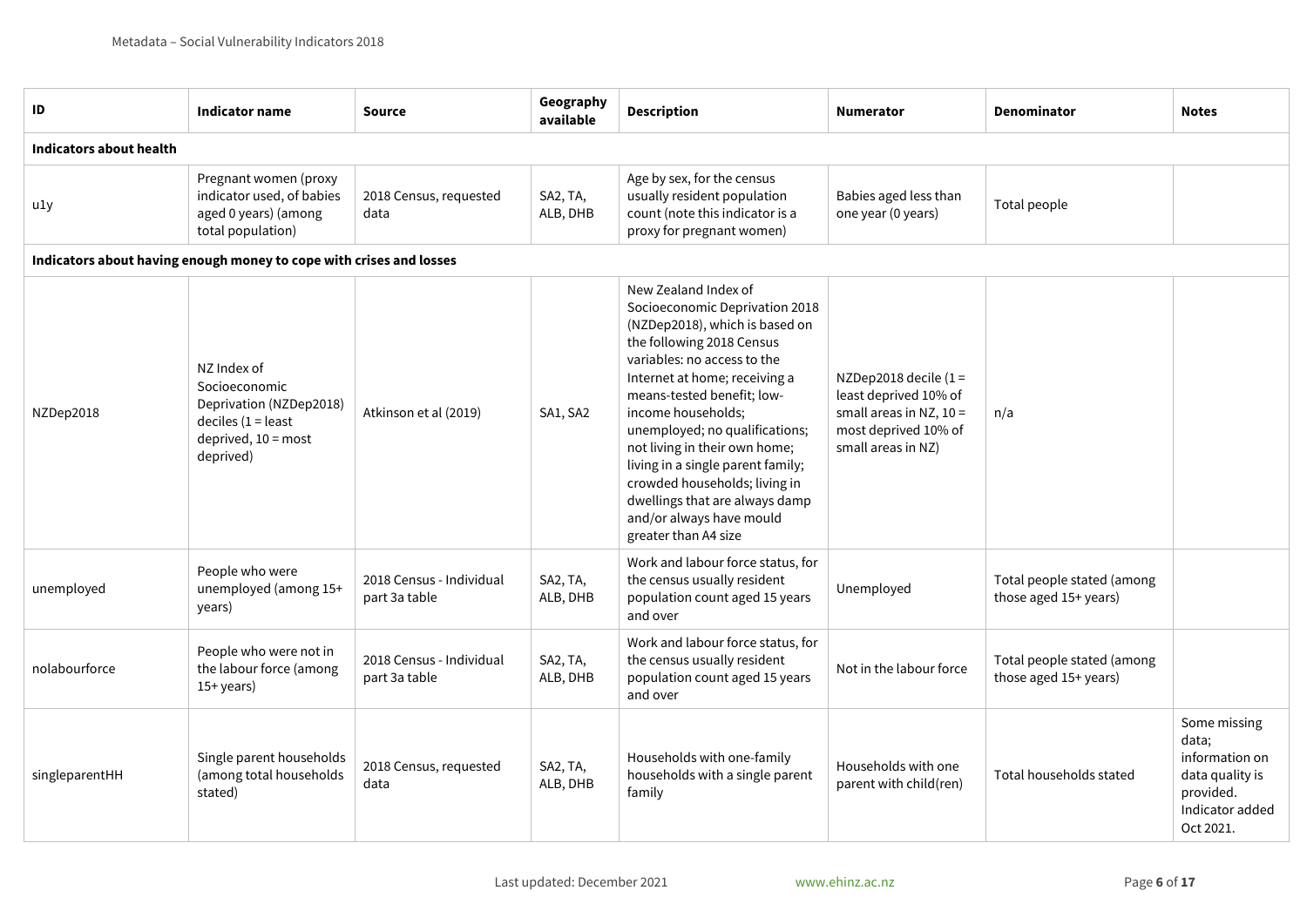access to a mobile phone

table

| ID                                                                                                                                                                                                                                                                                                                                                                                                                                                                                                                                                                                                                                                                                                                                                                                                                                                                                                                                                                                                                                                                                                                                                                                                                                                                                                                                                                                                                                                                                                                                                                                                                                                                                           | <b>Indicator name</b>                                                  | <b>Source</b>                            | Geography<br>available | <b>Description</b>                                                                      | <b>Numerator</b>                                                       | <b>Denominator</b>                                      | <b>Notes</b>                                                            |  |  |
|----------------------------------------------------------------------------------------------------------------------------------------------------------------------------------------------------------------------------------------------------------------------------------------------------------------------------------------------------------------------------------------------------------------------------------------------------------------------------------------------------------------------------------------------------------------------------------------------------------------------------------------------------------------------------------------------------------------------------------------------------------------------------------------------------------------------------------------------------------------------------------------------------------------------------------------------------------------------------------------------------------------------------------------------------------------------------------------------------------------------------------------------------------------------------------------------------------------------------------------------------------------------------------------------------------------------------------------------------------------------------------------------------------------------------------------------------------------------------------------------------------------------------------------------------------------------------------------------------------------------------------------------------------------------------------------------|------------------------------------------------------------------------|------------------------------------------|------------------------|-----------------------------------------------------------------------------------------|------------------------------------------------------------------------|---------------------------------------------------------|-------------------------------------------------------------------------|--|--|
| nocar                                                                                                                                                                                                                                                                                                                                                                                                                                                                                                                                                                                                                                                                                                                                                                                                                                                                                                                                                                                                                                                                                                                                                                                                                                                                                                                                                                                                                                                                                                                                                                                                                                                                                        | Households with no<br>motor vehicle (among<br>total households stated) | 2018 Census - Households<br>table        | SA2, TA,<br>ALB, DHB   | Number of motor vehicles, for<br>households in occupied private<br>dwellings            | No motor vehicle                                                       | Total households stated                                 | Some missing<br>data;<br>information on<br>data quality is<br>provided. |  |  |
| Indicators about social connectedness<br>Households living in<br>Tenure of household, for<br>Dwellings not owned<br>2018 Census - Households<br>SA2, TA,<br>Total stated (occupied<br>households in occupied private<br>and not held in family<br>rental housing (among<br>rented<br>ALB, DHB<br>private dwellings)<br>table<br>total households)<br>dwellings<br>trust<br>Some missing<br>data;<br>One-person households<br>information on<br>SA2, TA,<br>2018 Census, requested<br>(among total households<br>Households with one person<br>Total households stated<br>One-person households<br>data quality is<br>onepersonHH<br>data<br>ALB, DHB<br>stated)<br>provided.<br>Indicator added<br>Oct 2021.<br>Also useful<br>Counting the overseas-born<br>indicator for<br>Immigrant arrived in past<br>usually resident population,<br>2018 Census - Individual<br>SA2, TA,<br>Total population, excluding<br>'knowledge,<br>year (among total<br>Less than one year<br>immigrant<br>years since arrival in New<br>part 1 table<br>ALB, DHB<br>years since arrival not stated<br>skills and<br>population)<br>Zealand<br>awareness of<br>hazards'<br>Also useful<br>Counting the overseas-born<br>indicator for<br>Immigrant arrived in past<br>Total population, excluding<br>2018 Census, requested<br>SA2, TA,<br>usually resident population,<br>(Less than one year) + $(1$<br>'knowledge,<br>those with 'years since<br>0-1 years (among total<br>immigrant01<br>skills and<br>ALB, DHB<br>years since arrival in New<br>data<br>year)<br>arrival' not stated<br>population)<br>Zealand<br>awareness of<br>hazards'<br>Indicators about knowledge, skills and awareness of hazards |                                                                        |                                          |                        |                                                                                         |                                                                        |                                                         |                                                                         |  |  |
|                                                                                                                                                                                                                                                                                                                                                                                                                                                                                                                                                                                                                                                                                                                                                                                                                                                                                                                                                                                                                                                                                                                                                                                                                                                                                                                                                                                                                                                                                                                                                                                                                                                                                              |                                                                        |                                          |                        |                                                                                         |                                                                        |                                                         |                                                                         |  |  |
|                                                                                                                                                                                                                                                                                                                                                                                                                                                                                                                                                                                                                                                                                                                                                                                                                                                                                                                                                                                                                                                                                                                                                                                                                                                                                                                                                                                                                                                                                                                                                                                                                                                                                              |                                                                        |                                          |                        |                                                                                         |                                                                        |                                                         |                                                                         |  |  |
|                                                                                                                                                                                                                                                                                                                                                                                                                                                                                                                                                                                                                                                                                                                                                                                                                                                                                                                                                                                                                                                                                                                                                                                                                                                                                                                                                                                                                                                                                                                                                                                                                                                                                              |                                                                        |                                          |                        |                                                                                         |                                                                        |                                                         |                                                                         |  |  |
|                                                                                                                                                                                                                                                                                                                                                                                                                                                                                                                                                                                                                                                                                                                                                                                                                                                                                                                                                                                                                                                                                                                                                                                                                                                                                                                                                                                                                                                                                                                                                                                                                                                                                              |                                                                        |                                          |                        |                                                                                         |                                                                        |                                                         |                                                                         |  |  |
|                                                                                                                                                                                                                                                                                                                                                                                                                                                                                                                                                                                                                                                                                                                                                                                                                                                                                                                                                                                                                                                                                                                                                                                                                                                                                                                                                                                                                                                                                                                                                                                                                                                                                              |                                                                        |                                          |                        |                                                                                         |                                                                        |                                                         |                                                                         |  |  |
| noenglish                                                                                                                                                                                                                                                                                                                                                                                                                                                                                                                                                                                                                                                                                                                                                                                                                                                                                                                                                                                                                                                                                                                                                                                                                                                                                                                                                                                                                                                                                                                                                                                                                                                                                    | People who do not speak<br>English (among total<br>population)         | 2018 Census - Individual<br>part 1 table | SA2, TA,<br>ALB, DHB   | Six languages (total responses),<br>for the census usually resident<br>population count | (Total people stated) -<br>(None, eg too young to<br>talk) - (English) | (Total people stated) -<br>(None, eg too young to talk) |                                                                         |  |  |
| nomobile                                                                                                                                                                                                                                                                                                                                                                                                                                                                                                                                                                                                                                                                                                                                                                                                                                                                                                                                                                                                                                                                                                                                                                                                                                                                                                                                                                                                                                                                                                                                                                                                                                                                                     | Households with no                                                     | 2018 Census - Households                 | SA2, TA,               | Access to telecommunications,<br>for households in occupied                             | (Total households                                                      | Total households stated                                 | Some missing<br>data:                                                   |  |  |

for households in occupied

private dwellings

ALB, DHB

stated) - (Access to a Total households stated

data;

information on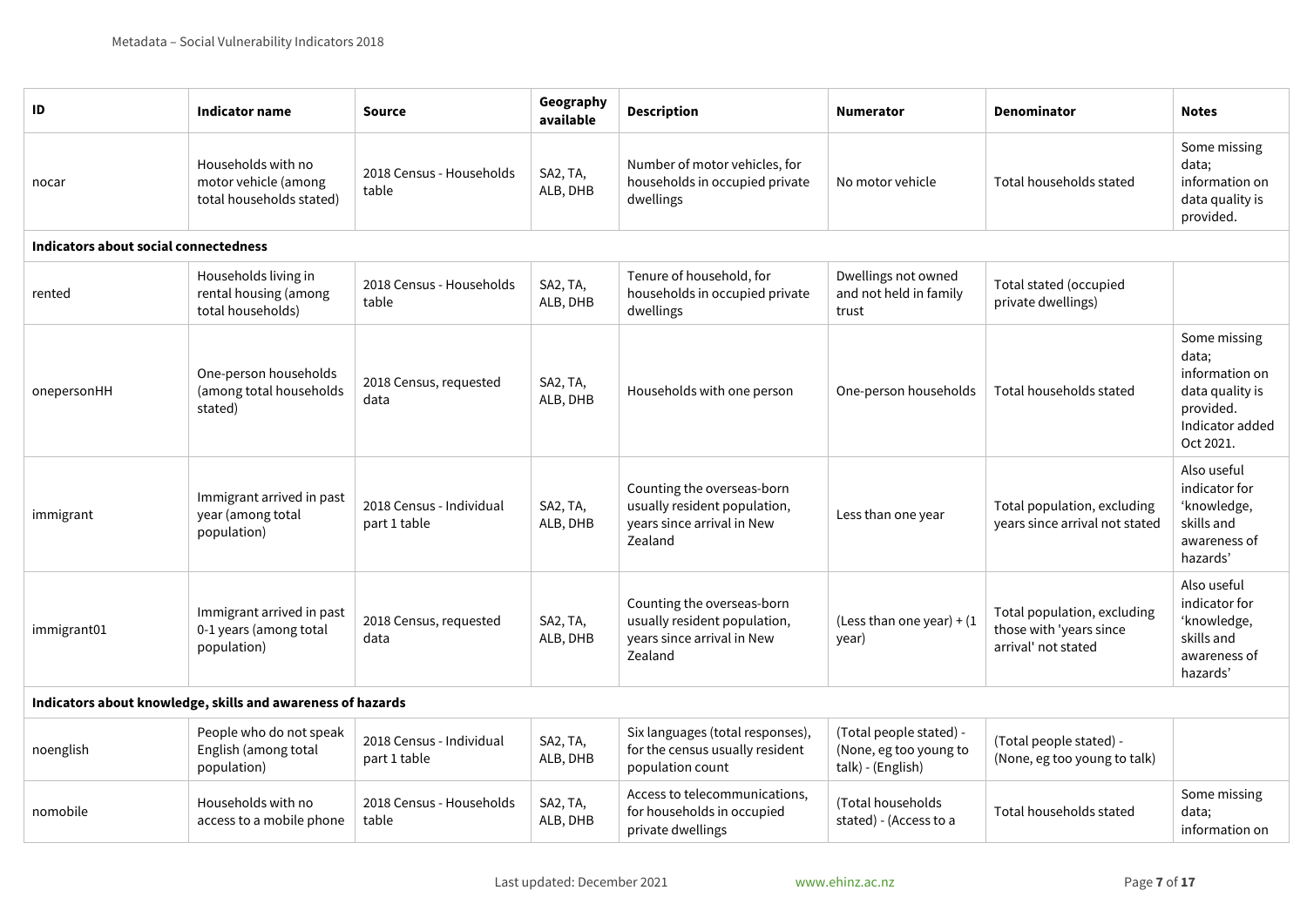| ID                                                | Indicator name                                                                                     | <b>Source</b>                                       | Geography<br>available | <b>Description</b>                                                                                                                                                                                          | <b>Numerator</b>                                                             | <b>Denominator</b>      | <b>Notes</b>                                                            |
|---------------------------------------------------|----------------------------------------------------------------------------------------------------|-----------------------------------------------------|------------------------|-------------------------------------------------------------------------------------------------------------------------------------------------------------------------------------------------------------|------------------------------------------------------------------------------|-------------------------|-------------------------------------------------------------------------|
|                                                   | (among total households<br>stated)                                                                 |                                                     |                        |                                                                                                                                                                                                             | cellphone mobile<br>phone)                                                   |                         | data quality is<br>provided.                                            |
| nointernet                                        | Households with no<br>access to the Internet<br>(among total households<br>stated)                 | 2018 Census - Households<br>table                   | SA2, TA,<br>ALB, DHB   | Access to telecommunications,<br>for households in occupied<br>private dwellings                                                                                                                            | (Total households)<br>stated) - (Access to the<br>internet)                  | Total households stated | Some missing<br>data;<br>information on<br>data quality is<br>provided. |
| Indicators about safe, secure and healthy housing |                                                                                                    |                                                     |                        |                                                                                                                                                                                                             |                                                                              |                         |                                                                         |
| crowdedhh                                         | Crowded households<br>(needing 1+ bedrooms)<br>(among total households<br>stated)                  | 2018 Census - Crowded<br>households table           | SA2, TA,<br>ALB, DHB   | Households that were crowded<br>(needing 1+ bedroom according<br>to the Canadian National<br>Occupancy Standard), for<br>households in occupied private<br>dwellings                                        | Households that were<br>crowded (needing 1+<br>bedrooms)                     | Total households stated | Some missing<br>data;<br>information on<br>data quality is<br>provided. |
| crowdedhh_people                                  | People living in crowded<br>households (needing 1+<br>bedrooms) (among total<br>population stated) | 2018 Census - People in<br>crowded households table | SA2, TA,<br>ALB, DHB   | People living in households that<br>were crowded (needing 1+<br>bedroom according to the<br><b>Canadian National Occupancy</b><br>Standard), among people in<br>households in occupied private<br>dwellings | People living in<br>households that were<br>crowded (needing 1+<br>bedrooms) | Total people stated     | Some missing<br>data;<br>information on<br>data quality is<br>provided. |
| damp                                              | Dwelling sometimes or<br>always damp (among<br>total dwellings stated)                             | 2018 Census, Dwellings<br>table                     | SA2, TA,<br>ALB, DHB   | Dwellings that are damp<br>(sometimes or all of the time)                                                                                                                                                   | Dwellings that are<br>damp (sometimes or all<br>of the time)                 | Total dwellings stated  | Some missing<br>data;<br>information on<br>data quality is<br>provided. |
| severedamp                                        | Dwelling always damp<br>(among total dwellings<br>stated)                                          | 2018 Census, Dwellings<br>table                     | SA2, TA,<br>ALB, DHB   | Dwellings that are damp (all of<br>the time)                                                                                                                                                                | Dwellings that are<br>damp (all of the time)                                 | Total dwellings stated  | Some missing<br>data;<br>information on<br>data quality is<br>provided. |
| mouldy                                            | Dwelling sometimes or<br>always mouldy (A4 piece<br>of paper sized mould)                          | 2018 Census, Dwellings<br>table                     | SA2, TA,<br>ALB, DHB   | Dwellings that are mouldy<br>(sometimes or all of the time);<br>mouldy is defined as mould at                                                                                                               | Dwellings that are<br>mouldy (sometimes or<br>all of the time)               | Total dwellings stated  | Some missing<br>data;<br>information on                                 |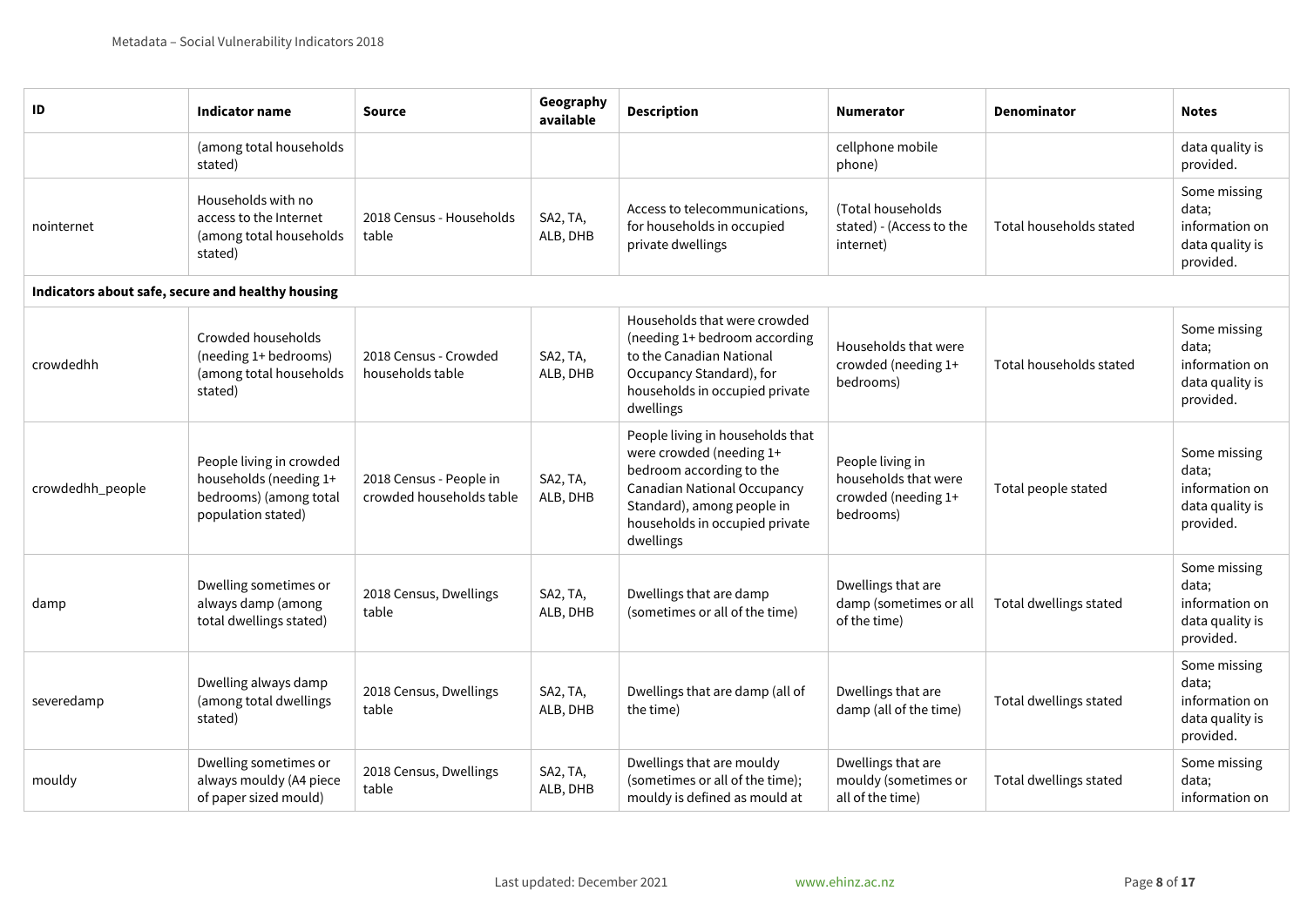| ID          | Indicator name                                                                                                      | <b>Source</b>                     | Geography<br>available | <b>Description</b>                                                                                                                                                                                                                                                                                                                                                                                                                                                | <b>Numerator</b>                                                                                                            | <b>Denominator</b>      | <b>Notes</b>                                                                                                                                              |
|-------------|---------------------------------------------------------------------------------------------------------------------|-----------------------------------|------------------------|-------------------------------------------------------------------------------------------------------------------------------------------------------------------------------------------------------------------------------------------------------------------------------------------------------------------------------------------------------------------------------------------------------------------------------------------------------------------|-----------------------------------------------------------------------------------------------------------------------------|-------------------------|-----------------------------------------------------------------------------------------------------------------------------------------------------------|
|             | (among total dwellings<br>stated)                                                                                   |                                   |                        | least the size of an A4 piece of<br>paper                                                                                                                                                                                                                                                                                                                                                                                                                         |                                                                                                                             |                         | data quality is<br>provided.                                                                                                                              |
| severemould | Dwelling always mouldy<br>(A4 piece of paper sized<br>mould) (among total<br>dwellings stated)                      | 2018 Census, Dwellings<br>table   | SA2, TA,<br>ALB, DHB   | Dwellings that are mouldy (all of<br>the time); mouldy is defined as<br>mould at least the size of an A4<br>piece of paper                                                                                                                                                                                                                                                                                                                                        | Dwellings that are<br>mouldy (all of the time)                                                                              | Total dwellings stated  | Some missing<br>data;<br>information on<br>data quality is<br>provided.                                                                                   |
|             | Indicators about having enough food and water to cope with shortage                                                 |                                   |                        |                                                                                                                                                                                                                                                                                                                                                                                                                                                                   |                                                                                                                             |                         |                                                                                                                                                           |
| NZDep2018   | NZ Index of<br>Socioeconomic<br>Deprivation (NZDep2018)<br>deciles $(1 =$ least<br>deprived, 10 = most<br>deprived) | Atkinson et al (2019)             | SA1, SA2               | New Zealand Index of<br>Socioeconomic Deprivation 2018<br>(NZDep2018), which is based on<br>the following 2018 Census<br>variables: no access to the<br>Internet at home; receiving a<br>means-tested benefit; low-<br>income households;<br>unemployed; no qualifications;<br>not living in their own home;<br>living in a single parent family;<br>crowded households; living in<br>dwellings that are always damp<br>and/or have mould greater than<br>A4 size | NZDep2018 decile $(1 =$<br>least deprived 10% of<br>small areas in NZ, $10 =$<br>most deprived 10% of<br>small areas in NZ) | n/a                     | Proxy indicator<br>for not having<br>emergency<br>supplies<br>(Statistics New<br>Zealand 2012) or<br>food security<br>(Ministry of<br><b>Health 2019)</b> |
| rented      | Households living in<br>rental housing (among<br>total households)                                                  | 2018 Census - Households<br>table | SA2, TA,<br>ALB, DHB   | Tenure of household, for<br>households in occupied private<br>dwellings                                                                                                                                                                                                                                                                                                                                                                                           | Dwellings not owned<br>and not held in family<br>trust                                                                      | Total households stated | Proxy indicator<br>for not having<br>emergency<br>supplies<br>(Statistics New<br>Zealand 2012) or<br>food security<br>(Ministry of<br><b>Health 2019)</b> |
| nosafewater | Dwellings with no access<br>to safe running water<br>(among total dwellings<br>stated)                              | 2018 Census, Dwellings<br>table   | SA2, TA,<br>ALB, DHB   | Access to basic amenities:<br>dwellings that do not report<br>having access to tap water that<br>is safe to drink                                                                                                                                                                                                                                                                                                                                                 | Total stated - 'tap water<br>that is safe to drink'                                                                         | Total dwellings stated  | Some missing<br>data;<br>information on<br>data quality is<br>provided.                                                                                   |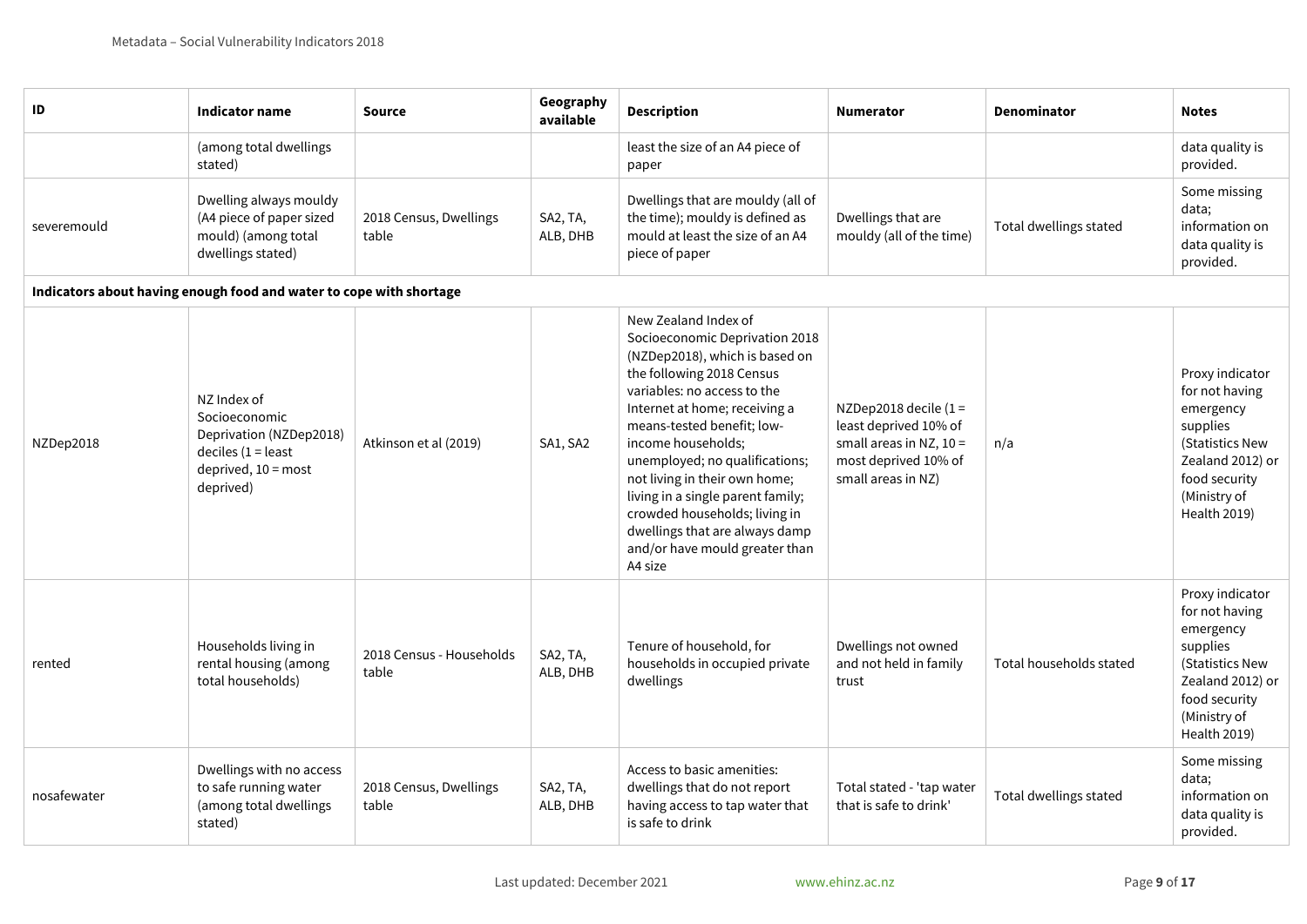| ID                                                 | Indicator name                                                                                                              | <b>Source</b>                                                                            | Geography<br>available | <b>Description</b>                                                                                                                                                                                           | <b>Numerator</b>                     | <b>Denominator</b>                                                                                 | <b>Notes</b>                                                            |  |  |  |
|----------------------------------------------------|-----------------------------------------------------------------------------------------------------------------------------|------------------------------------------------------------------------------------------|------------------------|--------------------------------------------------------------------------------------------------------------------------------------------------------------------------------------------------------------|--------------------------------------|----------------------------------------------------------------------------------------------------|-------------------------------------------------------------------------|--|--|--|
| nofridge                                           | Dwellings with no access<br>to a working fridge<br>(among total dwellings<br>stated)                                        | 2018 Census, Dwellings<br>table                                                          | SA2, TA,<br>ALB, DHB   | Access to basic amenities:<br>dwellings that do not report<br>having access to a refrigerator<br>(that is in working order)                                                                                  | Total stated -<br>'refrigerator'     | Total dwellings stated                                                                             | Some missing<br>data;<br>information on<br>data quality is<br>provided. |  |  |  |
| nopower                                            | Dwellings with no<br>electricity (among total<br>dwellings stated)                                                          | 2018 Census, Dwellings<br>table                                                          | SA2, TA,<br>ALB, DHB   | Access to basic amenities:<br>dwellings that do not report<br>having access to electricity                                                                                                                   | Total stated -<br>'electricity'      | Total dwellings stated                                                                             | Some missing<br>data;<br>information on<br>data quality is<br>provided. |  |  |  |
| Indicators about decision-making and participation |                                                                                                                             |                                                                                          |                        |                                                                                                                                                                                                              |                                      |                                                                                                    |                                                                         |  |  |  |
| voter_turnout                                      | Residential voter turnout<br>in the 2019 Local<br><b>Authority Elections</b><br>(among residential<br>electors on the roll) | 2019 Local Authority<br><b>Election Statistics,</b><br>Department of Internal<br>Affairs | TA                     | Residential voter turnout,<br>defined as the number of<br>residential voters divided by the<br>number of residential electors<br>on the roll in contested areas, in<br>the 2019 local authority<br>elections | Number of residential<br>voters      | Number of residential<br>electors on the roll<br>(contested wards only)                            |                                                                         |  |  |  |
| Indicators about occupation                        |                                                                                                                             |                                                                                          |                        |                                                                                                                                                                                                              |                                      |                                                                                                    |                                                                         |  |  |  |
| healthcare15y                                      | People working in the<br>health care and social<br>assistance industry<br>(among 15+ years)                                 | 2018 Census, Individual<br>part 3a table                                                 | SA2, TA,<br>ALB, DHB   | Counting the employed census<br>usually resident population aged<br>15 years and over, industry<br>(ANZSIC06 V1.0)                                                                                           | Health care and social<br>assistance | Total people stated (among<br>census usually resident<br>population aged 15+ years)                |                                                                         |  |  |  |
| healthcare15yemp                                   | People working in the<br>health care and social<br>assistance industry<br>(among employed 15+<br>years)                     | 2018 Census, Individual<br>part 3a table                                                 | SA2, TA,<br>ALB, DHB   | Counting the employed census<br>usually resident population aged<br>15 years and over, industry<br>(ANZSIC06 V1.0)                                                                                           | Health care and social<br>assistance | Total people stated (among<br>employed census usually<br>resident population aged<br>$15+ years$ ) |                                                                         |  |  |  |
| retail15y                                          | People working in the<br>retail trade industry<br>(among 15+ years)                                                         | 2018 Census, Individual<br>part 3a table                                                 | SA2, TA,<br>ALB, DHB   | Counting the employed census<br>usually resident population aged<br>15 years and over, industry<br>(ANZSIC06 V1.0)                                                                                           | Retail services                      | Total people stated (among<br>census usually resident<br>population aged 15+ years)                |                                                                         |  |  |  |
| retail15yemp                                       | People working in the<br>retail trade industry                                                                              | 2018 Census, Individual<br>part 3a table                                                 | SA2, TA,<br>ALB, DHB   | Counting the employed census<br>usually resident population aged                                                                                                                                             | Retail services                      | Total people stated (among<br>employed census usually                                              |                                                                         |  |  |  |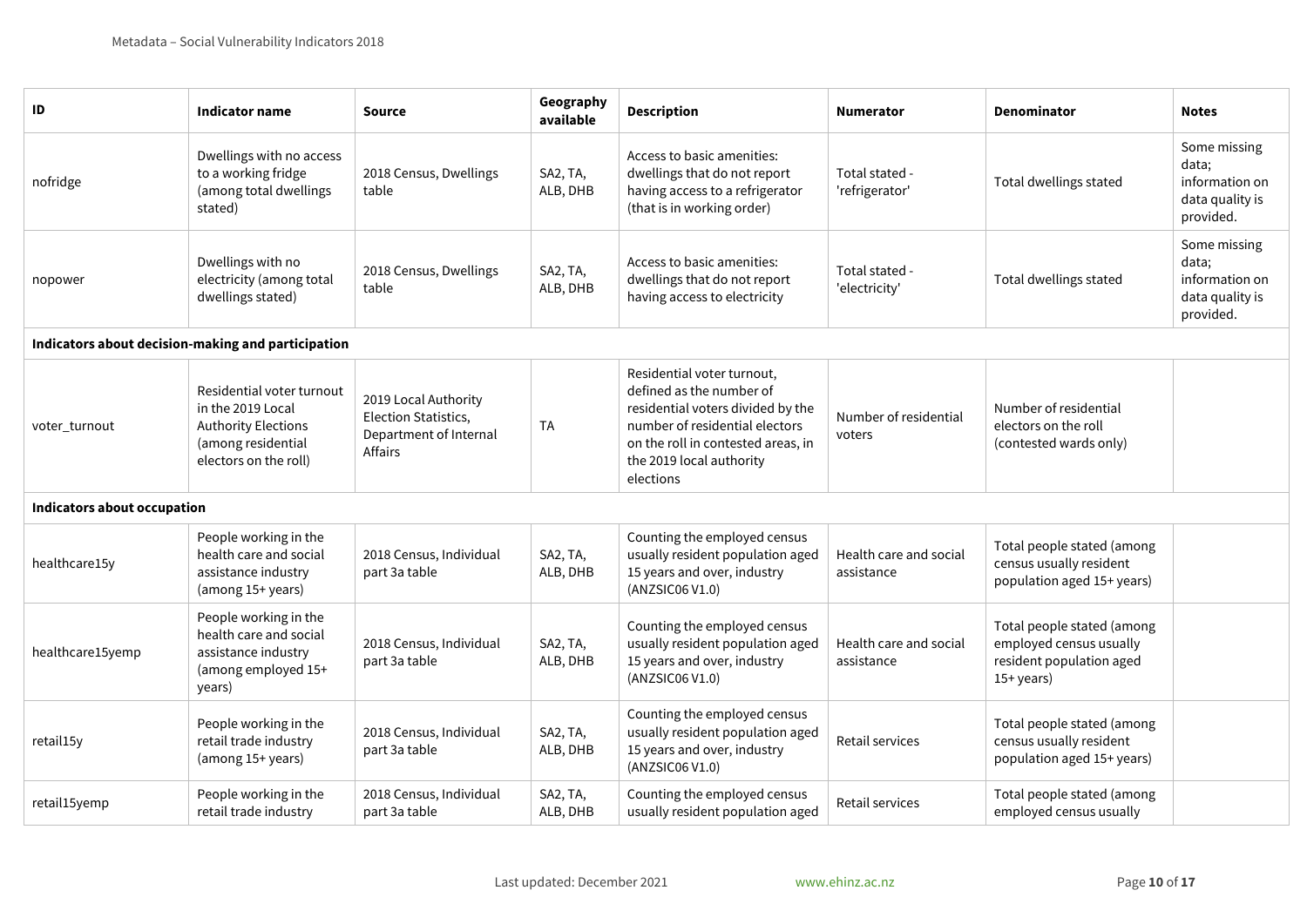| ID               | <b>Indicator name</b>                                                                                 | <b>Source</b>                                                                    | Geography<br>available | <b>Description</b>                                                                                                 | <b>Numerator</b>                     | <b>Denominator</b>                                                                                 | <b>Notes</b> |
|------------------|-------------------------------------------------------------------------------------------------------|----------------------------------------------------------------------------------|------------------------|--------------------------------------------------------------------------------------------------------------------|--------------------------------------|----------------------------------------------------------------------------------------------------|--------------|
|                  | (among employed 15+<br>years)                                                                         |                                                                                  |                        | 15 years and over, industry<br>(ANZSIC06 V1.0)                                                                     |                                      | resident population aged<br>$15+years$                                                             |              |
| food15y          | People working in the<br>accommodation and<br>food services industry<br>(among 15+ years)             | 2018 Census, Individual<br>part 3a table                                         | SA2, TA,<br>ALB, DHB   | Counting the employed census<br>usually resident population aged<br>15 years and over, industry<br>(ANZSIC06 V1.0) | Accommodation and<br>food services   | Total people stated (among<br>census usually resident<br>population aged 15+ years)                |              |
| food15yemp       | People working in the<br>accommodation and<br>food services industry<br>(among employed 15+<br>years) | 2018 Census, Individual<br>part 3a table                                         | SA2, TA,<br>ALB, DHB   | Counting the employed census<br>usually resident population aged<br>15 years and over, industry<br>(ANZSIC06 V1.0) | Accommodation and<br>food services   | Total people stated (among<br>employed census usually<br>resident population aged<br>$15+ years$ ) |              |
| artsrec15y       | People working in the<br>arts and recreation<br>services industry (among<br>$15+ \text{years}$        | 2018 Census, Individual<br>part 3a table                                         | SA2, TA,<br>ALB, DHB   | Counting the employed census<br>usually resident population aged<br>15 years and over, industry<br>(ANZSIC06 V1.0) | Arts and recreation<br>services      | Total people stated (among<br>census usually resident<br>population aged 15+ years)                |              |
| artsrec15yemp    | People working in the<br>arts and recreation<br>services industry (among<br>employed 15+ years)       | 2018 Census, Individual<br>part 3a table                                         | SA2, TA,<br>ALB, DHB   | Counting the employed census<br>usually resident population aged<br>15 years and over, industry<br>(ANZSIC06 V1.0) | Arts and recreation<br>services      | Total people stated (among<br>employed census usually<br>resident population aged<br>$15+years$    |              |
| primaryind15y    | People working in the<br>primary industries<br>(among 15+ years)                                      | 2018 Census, Individual<br>part 3a table                                         | SA2, TA,<br>ALB, DHB   | Counting the employed census<br>usually resident population aged<br>15 years and over, industry<br>(ANZSIC06 V1.0) | Agriculture, Forestry<br>and Fishing | Total people stated (among<br>census usually resident<br>population aged 15+ years)                |              |
| primaryind15yemp | People working in the<br>primary industries<br>(among employed 15+<br>years)                          | 2018 Census, Individual<br>part 3a table                                         | SA2, TA,<br>ALB, DHB   | Counting the employed census<br>usually resident population aged<br>15 years and over, industry<br>(ANZSIC06 V1.0) | Agriculture, Forestry<br>and Fishing | Total people stated (among<br>employed census usually<br>resident population aged<br>$15+years$    |              |
|                  |                                                                                                       | Indicators about the older adult population (among those aged 60+ and 70+ years) |                        |                                                                                                                    |                                      |                                                                                                    |              |
| o60yEuropean     | European adults aged<br>60+ years (total response<br>ethnic group) (among<br>$60+years$               | 2018 Census, requested<br>data                                                   | SA2, TA,<br>ALB, DHB   | Usually resident population, by<br>age group and total response<br>ethnic group                                    | European adults 60+<br>years         | Older adults 60+ years                                                                             |              |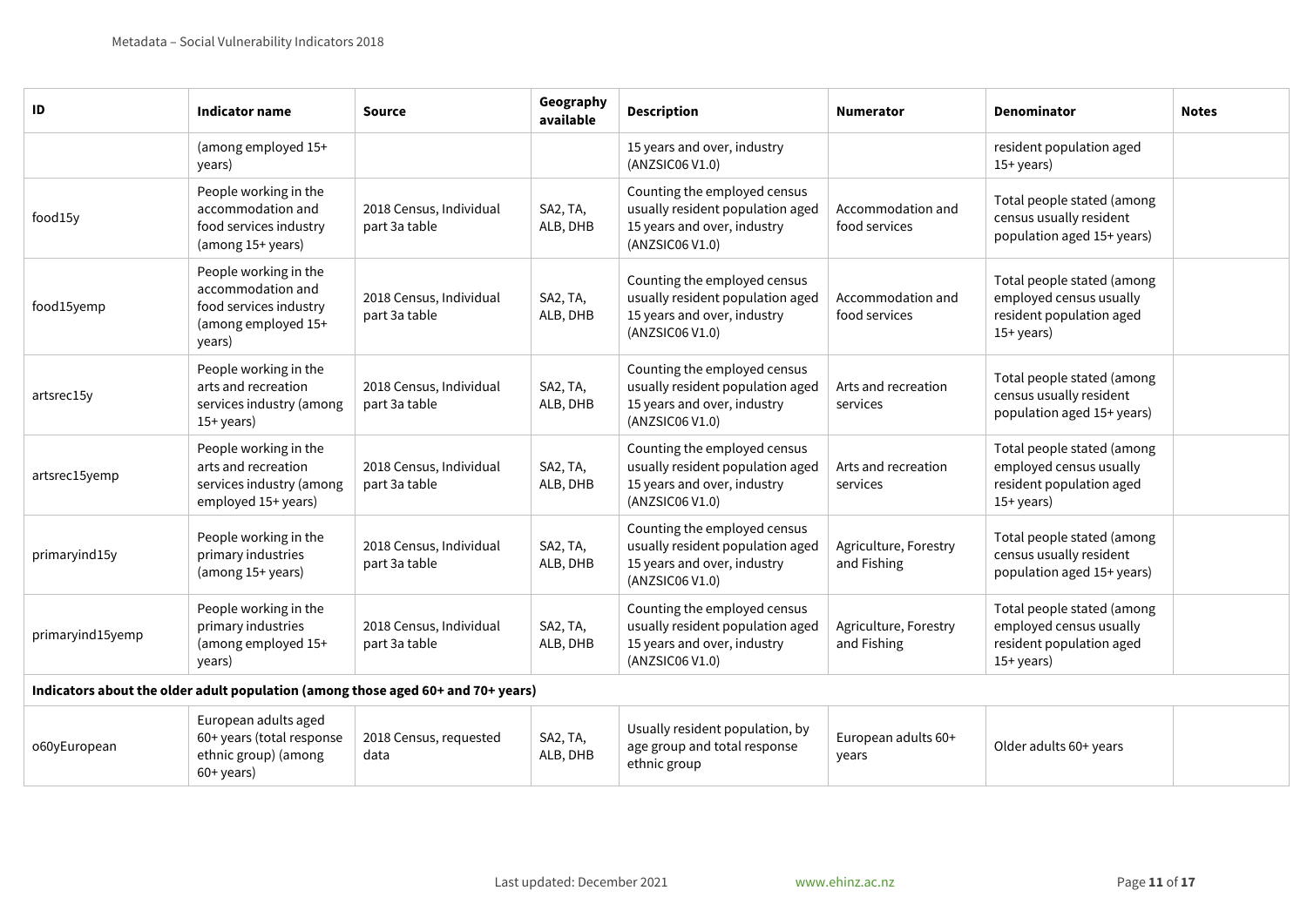| ID           | Indicator name                                                                                                          | <b>Source</b>                  | Geography<br>available | <b>Description</b>                                                              | <b>Numerator</b>                    | <b>Denominator</b>     | <b>Notes</b> |
|--------------|-------------------------------------------------------------------------------------------------------------------------|--------------------------------|------------------------|---------------------------------------------------------------------------------|-------------------------------------|------------------------|--------------|
| o60yMaori    | Māori adults aged 60+<br>years (total response<br>ethnic group) (among<br>$60+years$ )                                  | 2018 Census, requested<br>data | SA2, TA,<br>ALB, DHB   | Usually resident population, by<br>age group and total response<br>ethnic group | Māori adults 60+ years              | Older adults 60+ years |              |
| o60yPacific  | Pacific adults aged 60+<br>years (total response<br>ethnic group) (among<br>60+ years)                                  | 2018 Census, requested<br>data | SA2, TA,<br>ALB, DHB   | Usually resident population, by<br>age group and total response<br>ethnic group | Pacific peoples adults<br>60+ years | Older adults 60+ years |              |
| o60yAsian    | Asian adults aged 60+<br>years (total response<br>ethnic group) (among<br>$60+years$                                    | 2018 Census, requested<br>data | SA2, TA,<br>ALB, DHB   | Usually resident population, by<br>age group and total response<br>ethnic group | Asian adults 60+ years              | Older adults 60+ years |              |
| o60yMELAA    | Middle Eastern/Latin<br>American/African adults<br>aged 60+ years (total<br>response ethnic group)<br>(among 60+ years) | 2018 Census, requested<br>data | SA2, TA,<br>ALB, DHB   | Usually resident population, by<br>age group and total response<br>ethnic group | MELAA adults 60+ years              | Older adults 60+ years |              |
| o70yEuropean | European adults aged<br>70+ years (total response<br>ethnic group) (among<br>$70+years$                                 | 2018 Census, requested<br>data | SA2, TA,<br>ALB, DHB   | Usually resident population, by<br>age group and total response<br>ethnic group | European adults 70+<br>years        | Older adults 70+ years |              |
| o70yMaori    | Māori adults aged 70+<br>years (total response<br>ethnic group) (among<br>$70+years$                                    | 2018 Census, requested<br>data | SA2, TA,<br>ALB, DHB   | Usually resident population, by<br>age group and total response<br>ethnic group | Māori adults 70+ years              | Older adults 70+ years |              |
| o70yPacific  | Pacific adults aged 70+<br>years (total response<br>ethnic group) (among<br>$70+years$                                  | 2018 Census, requested<br>data | SA2, TA,<br>ALB, DHB   | Usually resident population, by<br>age group and total response<br>ethnic group | Pacific peoples adults<br>70+ years | Older adults 70+ years |              |
| o70yAsian    | Asian adults aged 70+<br>years (total response<br>ethnic group) (among<br>$70+years$                                    | 2018 Census, requested<br>data | SA2, TA,<br>ALB, DHB   | Usually resident population, by<br>age group and total response<br>ethnic group | Asian adults 70+ years              | Older adults 70+ years |              |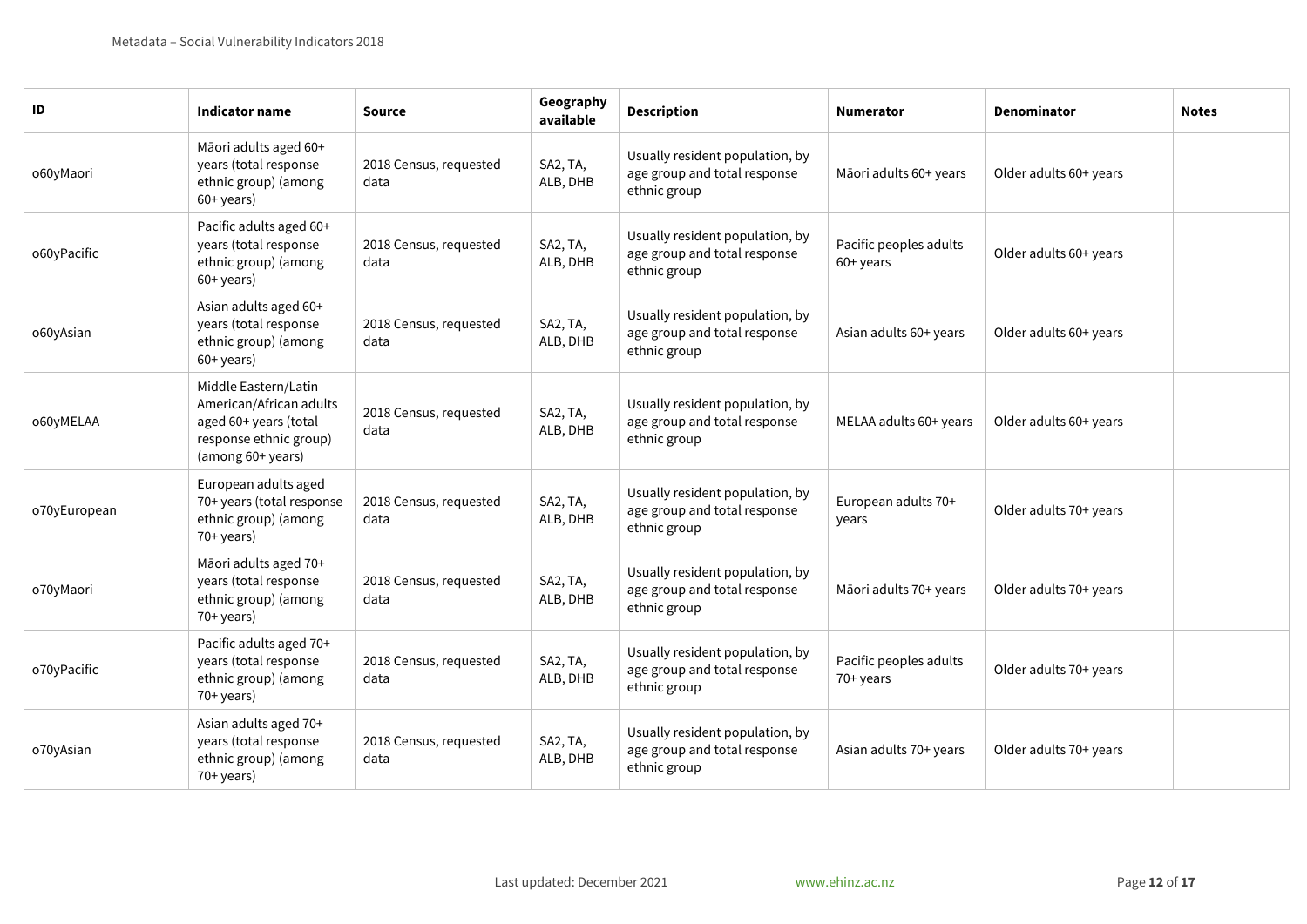| ID                                | <b>Indicator name</b>                                                                                      | <b>Source</b>                  | Geography<br>available | <b>Description</b>                                                                                                                                                      | <b>Numerator</b> | <b>Denominator</b>                                                 | <b>Notes</b>                 |
|-----------------------------------|------------------------------------------------------------------------------------------------------------|--------------------------------|------------------------|-------------------------------------------------------------------------------------------------------------------------------------------------------------------------|------------------|--------------------------------------------------------------------|------------------------------|
| o70yMELAA                         | MELAA adults aged 70+<br>years (total response<br>ethnic group) (among<br>$70+years$                       | 2018 Census, requested<br>data | SA2, TA,<br>ALB, DHB   | MELAA (Middle<br>Usually resident population, by<br>Eastern/Latin<br>age group and total response<br>American/African)<br>ethnic group<br>adults 70+ years              |                  | Older adults 70+ years                                             |                              |
| Indicators about languages spoken |                                                                                                            |                                |                        |                                                                                                                                                                         |                  |                                                                    |                              |
| language_English                  | English language<br>speakers (among total<br>people stated who speak<br>one or more languages)             | NZ.Stat                        | TA, ALB,<br>DHB        | Languages spoken (total<br>response) among total people<br>who speak one or more<br>English<br>languages, for the census usually<br>resident population, 2018<br>Census |                  | Total people stated,<br>excluding 'None (eg too<br>young to talk)' | Indicator added<br>Oct 2021. |
| language_Maori                    | Māori language speakers<br>(among total people<br>stated who speak one or<br>more languages)               | NZ.Stat                        | TA, ALB,<br><b>DHB</b> | Languages spoken (total<br>response) among total people<br>who speak one or more<br>Māori<br>languages, for the census usually<br>resident population, 2018<br>Census   |                  | Total people stated,<br>excluding 'None (eg too<br>young to talk)' | Indicator added<br>Oct 2021. |
| language_Samoan                   | Samoan language<br>speakers (among total<br>people stated who speak<br>one or more languages)              | NZ.Stat                        | TA, ALB,<br><b>DHB</b> | Languages spoken (total<br>response) among total people<br>who speak one or more<br>languages, for the census usually<br>resident population, 2018<br>Census            | Samoan           | Total people stated,<br>excluding 'None (eg too<br>young to talk)' | Indicator added<br>Oct 2021. |
| language_NorthernChine<br>se      | Northern Chinese<br>language speakers<br>(among total people<br>stated who speak one or<br>more languages) | NZ.Stat                        | TA, ALB,<br><b>DHB</b> | Languages spoken (total<br>response) among total people<br>who speak one or more<br>languages, for the census usually<br>resident population, 2018<br>Census            | Northern Chinese | Total people stated,<br>excluding 'None (eg too<br>young to talk)' | Indicator added<br>Oct 2021. |
| language_Hindi                    | Hindi language speakers<br>(among total people<br>stated who speak one or<br>more languages)               | NZ.Stat                        | TA, ALB,<br>DHB        | Languages spoken (total<br>response) among total people<br>who speak one or more<br>languages, for the census usually<br>resident population, 2018<br>Census            | Hindi            | Total people stated,<br>excluding 'None (eg too<br>young to talk)' | Indicator added<br>Oct 2021. |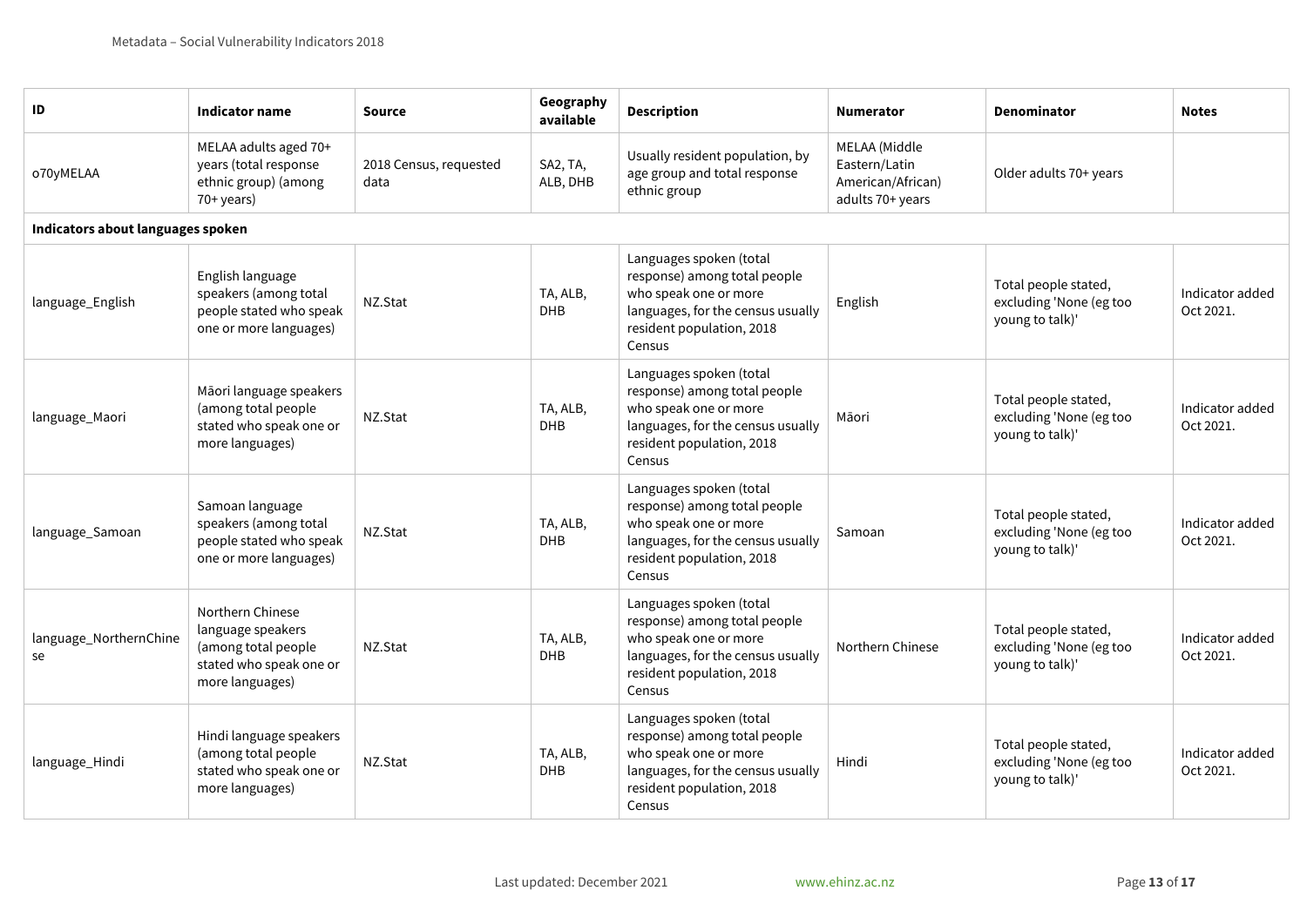| ID                   | Indicator name                                                                                                          | <b>Source</b> | Geography<br>available | <b>Description</b>                                                                                                                                                      | <b>Numerator</b>                                                                                     | <b>Denominator</b>                                                 | <b>Notes</b>                 |
|----------------------|-------------------------------------------------------------------------------------------------------------------------|---------------|------------------------|-------------------------------------------------------------------------------------------------------------------------------------------------------------------------|------------------------------------------------------------------------------------------------------|--------------------------------------------------------------------|------------------------------|
| language_French      | French language<br>speakers (among total<br>people stated who speak<br>one or more languages)                           | NZ.Stat       | TA, ALB,<br><b>DHB</b> | Languages spoken (total<br>response) among total people<br>who speak one or more<br>languages, for the census usually<br>resident population, 2018<br>Census            | French                                                                                               | Total people stated,<br>excluding 'None (eg too<br>young to talk)' | Indicator added<br>Oct 2021. |
| language_Yue         | Yue language speakers<br>(among total people<br>stated who speak one or<br>more languages)                              | NZ.Stat       | TA, ALB,<br>DHB        | Languages spoken (total<br>response) among total people<br>who speak one or more<br>languages, for the census usually<br>resident population, 2018<br>Census            | Yue                                                                                                  | Total people stated,<br>excluding 'None (eg too<br>young to talk)' | Indicator added<br>Oct 2021. |
| language_Sinitic_nfd | Sinitic (not further<br>defined) language<br>speakers (among total<br>people stated who speak<br>one or more languages) | NZ.Stat       | TA, ALB,<br><b>DHB</b> | Languages spoken (total<br>response) among total people<br>who speak one or more<br>languages, for the census usually<br>resident population, 2018<br>Census            | Total people stated,<br>Sinitic not further<br>excluding 'None (eg too<br>defined<br>young to talk)' |                                                                    | Indicator added<br>Oct 2021. |
| language_Tagalog     | Tagalog language<br>speakers (among total<br>people stated who speak<br>one or more languages)                          | NZ.Stat       | TA, ALB,<br><b>DHB</b> | Languages spoken (total<br>response) among total people<br>who speak one or more<br>Tagalog<br>languages, for the census usually<br>resident population, 2018<br>Census |                                                                                                      | Total people stated,<br>excluding 'None (eg too<br>young to talk)' | Indicator added<br>Oct 2021. |
| language_German      | German language<br>speakers (among total<br>people stated who speak<br>one or more languages)                           | NZ.Stat       | TA, ALB,<br>DHB        | Languages spoken (total<br>response) among total people<br>who speak one or more<br>German<br>languages, for the census usually<br>resident population, 2018<br>Census  |                                                                                                      | Total people stated,<br>excluding 'None (eg too<br>young to talk)' | Indicator added<br>Oct 2021. |
| language_Spanish     | Spanish language<br>speakers (among total<br>people stated who speak<br>one or more languages)                          | NZ.Stat       | TA, ALB,<br><b>DHB</b> | Languages spoken (total<br>response) among total people<br>who speak one or more<br>languages, for the census usually<br>resident population, 2018<br>Census            | Spanish                                                                                              | Total people stated,<br>excluding 'None (eg too<br>young to talk)' | Indicator added<br>Oct 2021. |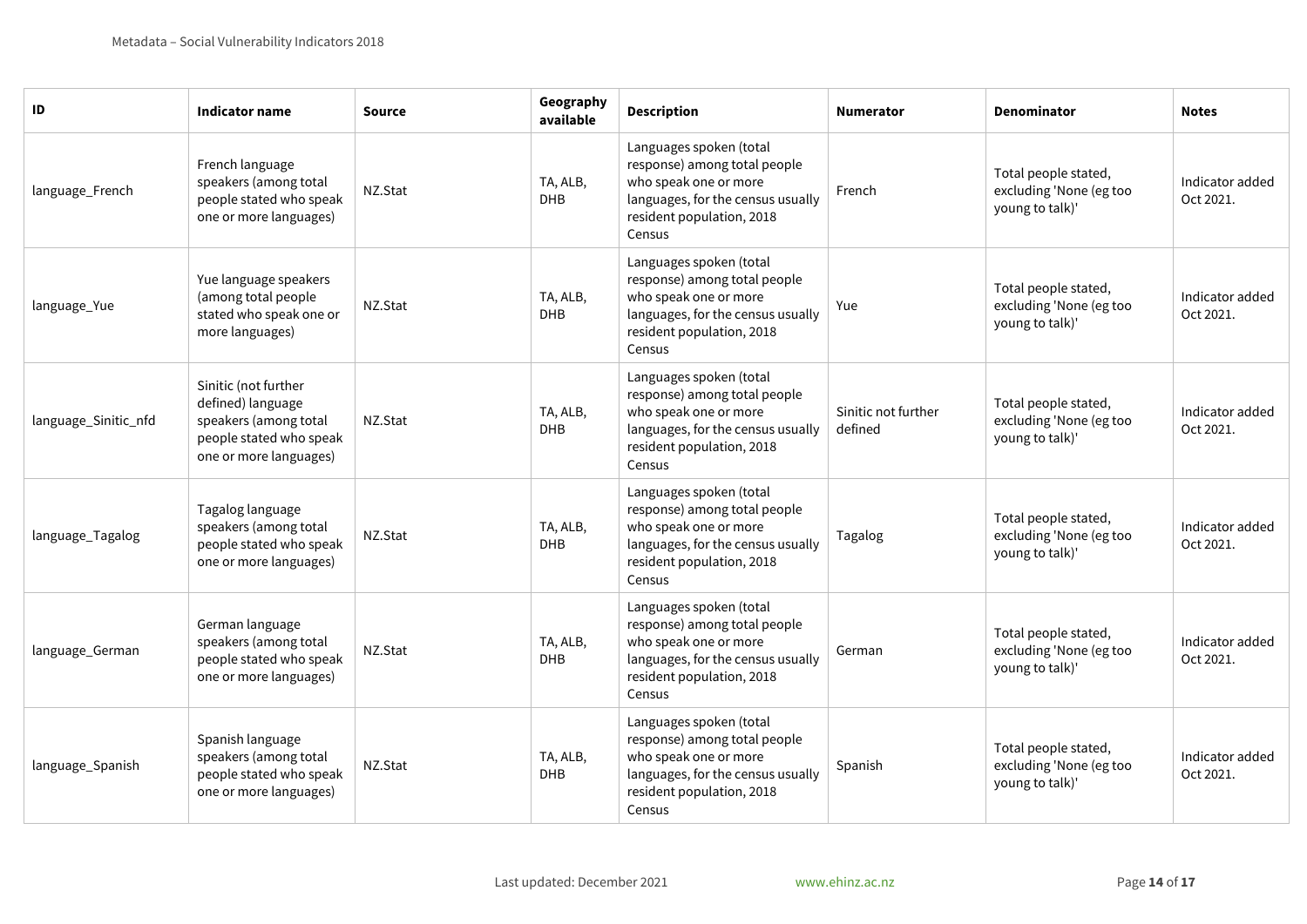| ID                 | Indicator name                                                                                   | Source  | Geography<br>available | <b>Description</b>                                                                                                                                                         | <b>Numerator</b> | <b>Denominator</b>                                                 | <b>Notes</b>                 |
|--------------------|--------------------------------------------------------------------------------------------------|---------|------------------------|----------------------------------------------------------------------------------------------------------------------------------------------------------------------------|------------------|--------------------------------------------------------------------|------------------------------|
| language_Afrikaans | Arikaans language<br>speakers (among total<br>people stated who speak<br>one or more languages)  | NZ.Stat | TA, ALB,<br><b>DHB</b> | Languages spoken (total<br>response) among total people<br>who speak one or more<br>Afrikannas<br>languages, for the census usually<br>resident population, 2018<br>Census |                  | Total people stated,<br>excluding 'None (eg too<br>young to talk)' | Indicator added<br>Oct 2021. |
| language_Tongan    | Tongan language<br>speakers (among total<br>people stated who speak<br>one or more languages)    | NZ.Stat | TA, ALB,<br><b>DHB</b> | Languages spoken (total<br>response) among total people<br>who speak one or more<br>Tongan<br>languages, for the census usually<br>resident population, 2018<br>Census     |                  | Total people stated,<br>excluding 'None (eg too<br>young to talk)' | Indicator added<br>Oct 2021. |
| language_Panjabi   | Panjabi language<br>speakers (among total<br>people stated who speak<br>one or more languages)   | NZ.Stat | TA, ALB,<br><b>DHB</b> | Languages spoken (total<br>response) among total people<br>who speak one or more<br>languages, for the census usually<br>resident population, 2018<br>Census               | Panjabi          | Total people stated,<br>excluding 'None (eg too<br>young to talk)' | Indicator added<br>Oct 2021. |
| language_NZSign    | NZ Sign language users<br>(among total people)<br>stated who speak one or<br>more languages)     | NZ.Stat | TA, ALB,<br><b>DHB</b> | Languages spoken (total<br>response) among total people<br>who speak one or more<br>languages, for the census usually<br>resident population, 2018<br>Census               | NZ Sign Language | Total people stated,<br>excluding 'None (eg too<br>young to talk)' | Indicator added<br>Oct 2021. |
| language_other     | Speakers of other<br>languages (among total<br>people stated who speak<br>one or more languages) | NZ.Stat | TA, ALB,<br><b>DHB</b> | Languages spoken (total<br>response) among total people<br>who speak one or more<br>Other<br>languages, for the census usually<br>resident population, 2018<br>Census      |                  | Total people stated,<br>excluding 'None (eg too<br>young to talk)' | Indicator added<br>Oct 2021. |

### **Notes about the indicators:**

Indicators are listed in their respective dimensions (some indicators may appear in more than one dimension).

Each indicator has a unique ID, which can be annotated by adding different variable types. The following variable types exist in the dataset:

- IndicatorID\_count: Number of units (people/households/dwellings, depending on the indicator) in the group of interest
- *IndicatorID* \_percent: Percentage of units with the indicator, among the total (or among the total stated, if there is missing data)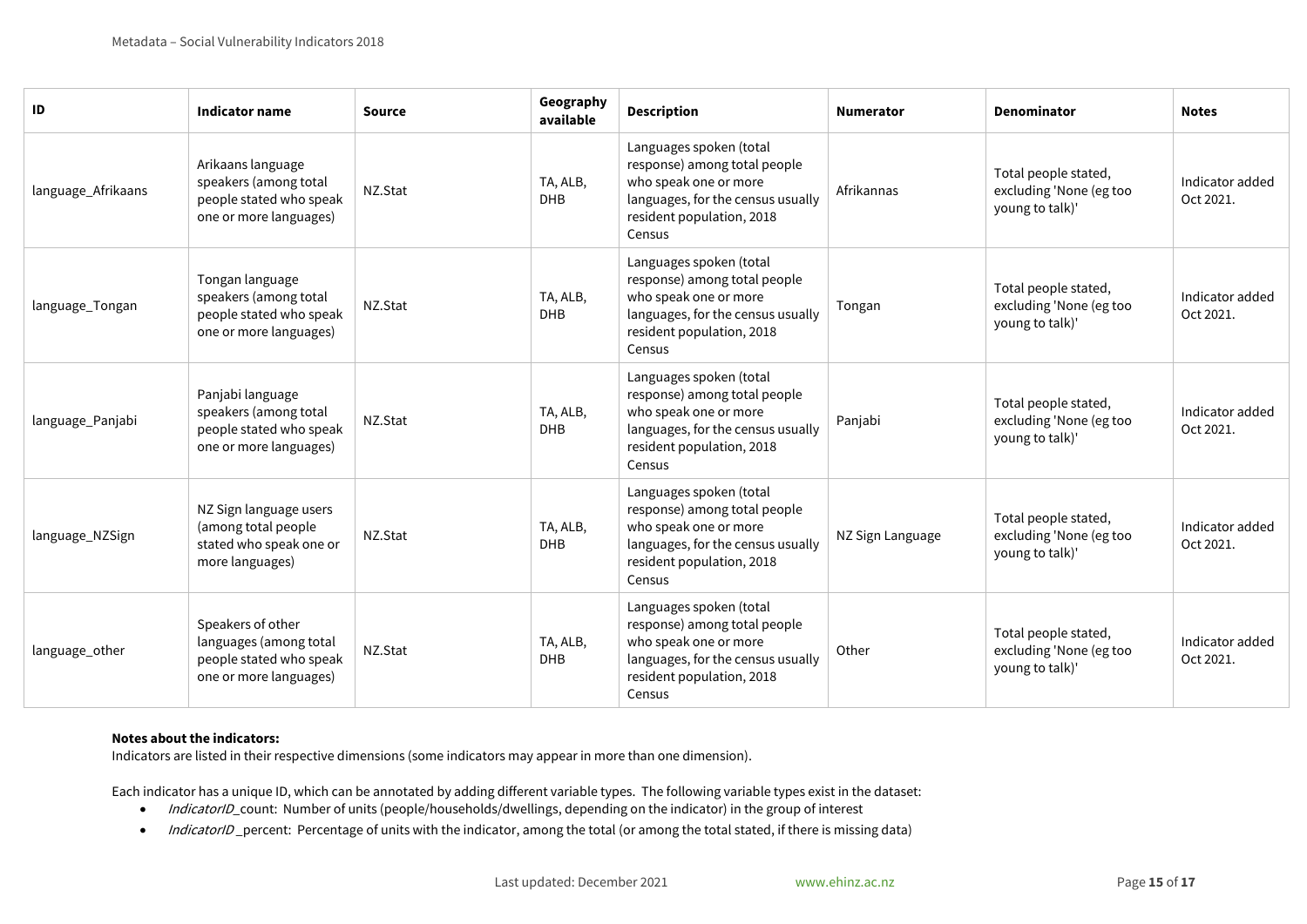• *IndicatorID* denom: Denominator used to calculate the percentage

For some indicators, missing data has affected the data quality. For these indicators, additional information has been given:

- *IndicatorID* totalstated: The total units that have information about the indicator (ie not missing)
- *IndicatorID* unknown: The number of units that have missing data
- *IndicatorID* total: The total number of units (including those with missing data)
- IndicatorID\_responserate: The response rate for the indicator, for that geographic region (calculated as total\_stated/total x 100%)
- IndicatorID\_quality: The data quality rating for the indicator for that geographic region, based on the EDQP ratings of response rates (98.0%+ = Very high; 95.0-97.9% = High; 90.0-94.9% = Moderate; 75.0-89.9% = Poor; Below 75.0% = Very poor)
- IndicatorID lower: The lower logical bound for the percentage, which gives the lowest possible value for the percentage taking into account the missing data; it is calculated as (count / total)
- *IndicatorID* upper: The upper logical bound for the percentage, which gives the highest possible value for the percentage taking into account the missing data; it is calculated as (count + unknown/ total)

Note: In the tables, '..C' denotes that the cell is suppressed due to small numbers, or is not available.

Table 2 presents some additional indicators that are available in the social vulnerability indicators dataset, which provide information about tourism in 2019 (pre-COVID-19) in regions around New Zealand. These indicators help show regions that were likely to be more impacted by border closures, lockdowns, and a reduction in tourist numbers.

| ID                         | Indicator name                                                          | Source                                                   | Geography | <b>Description</b>                                                                | <b>Numerator</b>                                                        | <b>Denominator</b>                            |
|----------------------------|-------------------------------------------------------------------------|----------------------------------------------------------|-----------|-----------------------------------------------------------------------------------|-------------------------------------------------------------------------|-----------------------------------------------|
| tourismspend_perresident   | Total tourism spend per<br>resident (\$) (year ending<br>March 2019)    | <b>MBIE Monthly Regional</b><br><b>Tourism Estimates</b> | <b>TA</b> | Total tourism spend per resident<br>in TA (\$) (year ending March 2019)           | Total tourism spend<br>(\$millions) (year ending<br>March 2019)         | 2018 Census<br>usually resident<br>population |
| tourismspend_domestic      | Domestic tourism spend<br>(\$millions) (year ending<br>March 2019)      | <b>MBIE Monthly Regional</b><br><b>Tourism Estimates</b> | <b>TA</b> | Domestic tourism spend within TA<br>(\$millions) (year ending March<br>2019       | Domestic tourism spend<br>(\$millions) (year ending<br>March 2019)      | n/a                                           |
| tourismspend_international | International tourism spend<br>(\$millions) (year ending<br>March 2019) | <b>MBIE Monthly Regional</b><br><b>Tourism Estimates</b> | <b>TA</b> | International tourism spend<br>within TA (\$millions) (year ending<br>March 2019) | International tourism<br>spend (\$millions) (year<br>ending March 2019) | n/a                                           |
| tourismspend_total         | Total tourism spend<br>(\$millions) (year ending<br>March 2019)         | <b>MBIE Monthly Regional</b><br><b>Tourism Estimates</b> | <b>TA</b> | Total tourism spend within TA<br>(\$millions) (year ending March<br>2019          | Total tourism spend<br>(\$millions) (year ending<br>March 2019)         | n/a                                           |

### **Table 2: Information on supplementary indicators about tourism, at the territorial authority (TA level), for COVID-19**